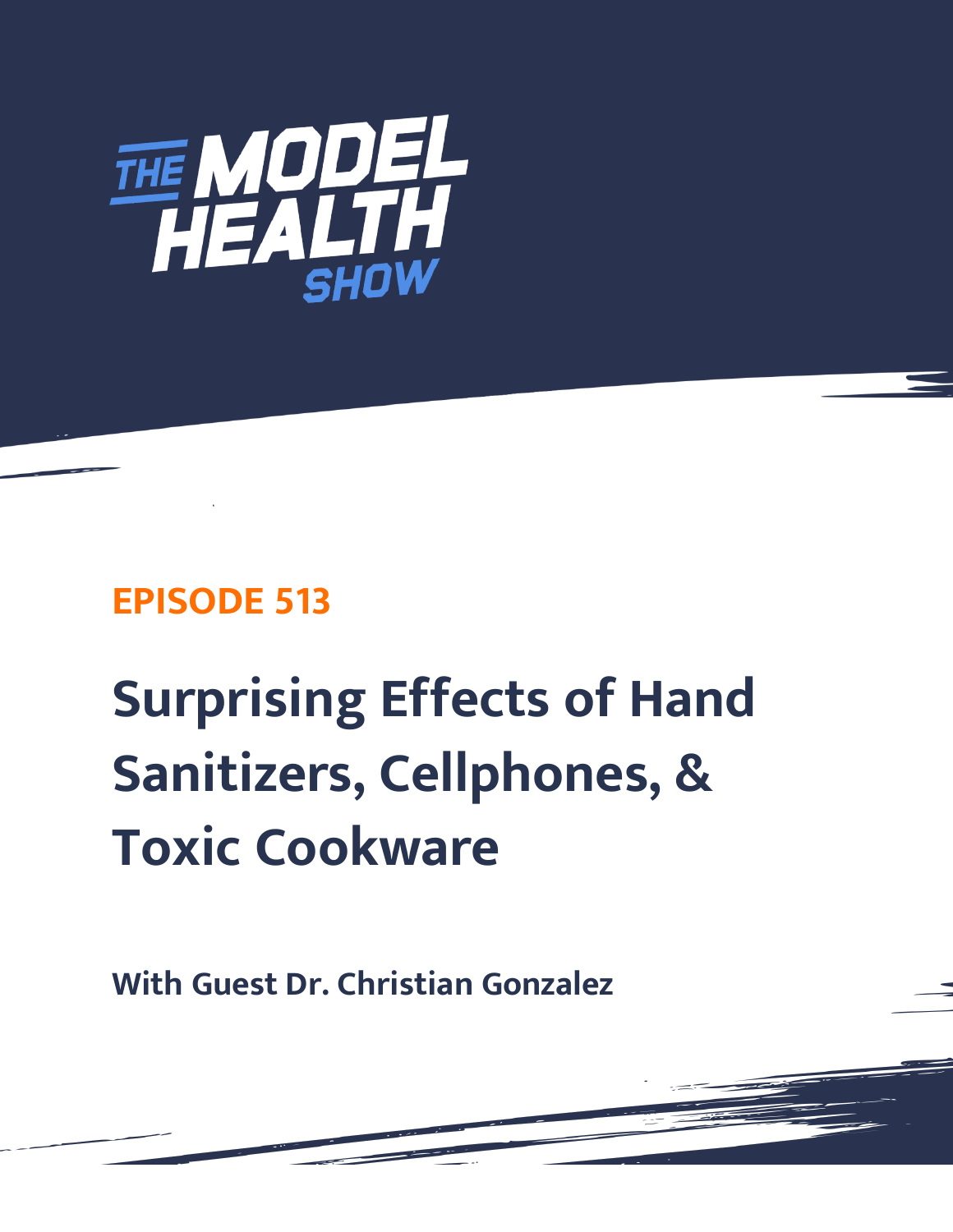## **You are now listening to The Model Health Show with Shawn Stevenson. For more, visit themodelhealthshow.com.**

**SHAWN STEVENSON:** Welcome to The Model Health Show. This is fitness and nutrition expert, Shawn Stevenson, and I'm so grateful for you tuning in with me today. On this episode, we're going to be talking about some of the things that are existing in our environment that are affecting and influencing our health in a myriad of ways, that we might not even realize, things that we take for granted in our society today that can have some really detrimental impacts on our health. And of course, what are some of the things that we can do about it to fortify our health to make us more resilient at this time when we need to be more resilient than ever.

We've got so much access to wonderful technology that can make us more connected, more educated, but at the same time, it can do the opposite, it can make us more disconnected from others, it can make us a little bit dumber, it can make us the Lloyd Christmas version of ourselves, so our smartphones can actually make us dumb if we're not utilizing them for the good. And what I mean by that is that we can outsource our thinking to our phones. We can utilize this technology to engage in things and immerse ourselves in things that really distract us or that pull us away from our intellectual capacity. And it's all good, we can have some brain candy, we could have some fun to connect, but it just really depends on how we use these things. And we, again, our technology and our integration with technology is not slowing down any time soon.

So this is a great time to truly take control of your mind, to set up a positive perimeter of mental health around these things as well, because our connection and again, integration with technology is just going to continue to grow so much so even one thing that I'm thinking about right now, even going to the movies, it's just been this incredible phenomenon for humans, and it really hasn't been that long in the grand scheme of things, and so we're looking at just around maybe 100 years ago, this opportunity, this experience of "going to the movies" existed, and it's evolved over time, where we get sound in the movies, for example, then eventually we get to a place where it's surround sound, where it's like just right there making you feel like you're more in the movie, but hey, that's not enough. Now we got 3D, visually feeling like you're more in the movie as technology advances, then that's not enough. Now we've got 4D, That's Right, 4D movie theaters. And I actually had the experience of going to one just a few days ago.

Alright, so I went to see Shang-Chi with my youngest son and my wife, big Marvel Universe fans, and I was like, Okay, it's his birthday, we're going to do something new and different. We're going to go to the 4DX movie theater. Alright, we're in LA. They got everything. So, we went to the 4DX movie theater. You get into the chair, it's like literally you got to step up on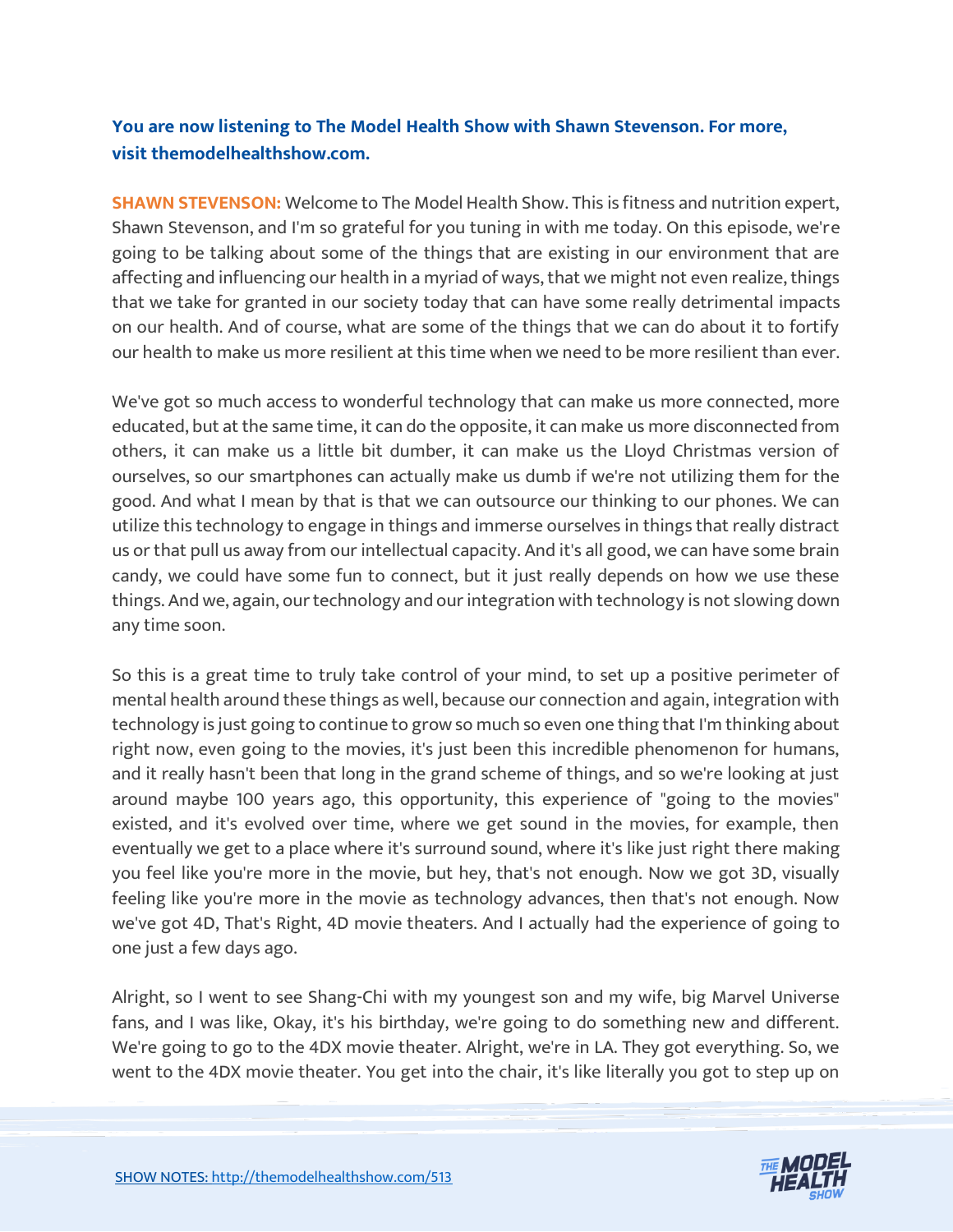the chair, there's like a foot place where you step up like you're getting into a roller coaster, and I'm like... I don't know.

So, I sit down, and when the movie begins, the seats literally start moving side to side, up and down and around as if you're on something that would be like universal movie theater, like a theme park but it's for two hours. So, the seat is like dipping down and back and forth, and when somebody, for example, shoots a gun in the movie, there's little air guns that are behind your head that are shooting past your ear, and then like somebody got thrown into some water, then water splashes on you like little sprinkles of water in your face.

It was crazy. We did not sign up for that, I thought being like a little bit of engagement with the movie, but literally when somebody got kicked in the chest in the movie, the Chair punched you in your back, like really like punch you give you a nice punch, right in the center of your back, you're going to feel this punch Shang-Chi is throwing or the bad guy is throwing, you going to feel this... And I looked over at my son about 15 minutes into the movie, I looked over at him, and he had just turned ten, he had just turned ten, it was his 10th birthday.

And he looked at me, he was like, "Do you think I'm going to make it?" My son literally asked me, and he looked at me with these eyes of, Dad, please help me, he said, do you think I'm going to make it. It was that... I'm literally getting bounced around in these chairs, I'm like, I'm going to have to go to the chiropractor for sure, after this. But I was sort of starting to get used to it, but then when my man was like, I think he was getting even maybe a little motion sickness or whatever, it was like that, but it's cool if it's a ride and no disrespect, if you love the 4DX, if you've gotten a chance to go to a 4D movie theater and you love it, all power to you, if you like the two-hour roller coaster theme park ride, but I was coming to the movie to chill and it wasn't a chill-type experience.

So, our integration with technology is just going to continue, and honestly, it's like it's never going to be enough. And I think about if somebody back 100 years ago, around the 1900s, when movie theaters became a thing, if they were to see a Marvel movie to... If we could transport that back then, they would probably run out of the theater in terror thinking that the Incredible Hulk is real. It wouldn't even register to their minds. Now today, like somebody could spend \$50 million, \$100 million making a film, it's got all this incredible CGI, so realistic. And you'd be like, ah it sucked. We've become conditioned and we just come to accept this stuff as normal.

And so, what other things are we doing that for in our lives where we accept our advances and our potential and our possibilities as normal and also things that are detrimental to us as normal? And by the way, we did leave and went to another theater, another movie was starting 30 minutes later, and it was just a fresh regular seat Shang-Chi experience, and literally about

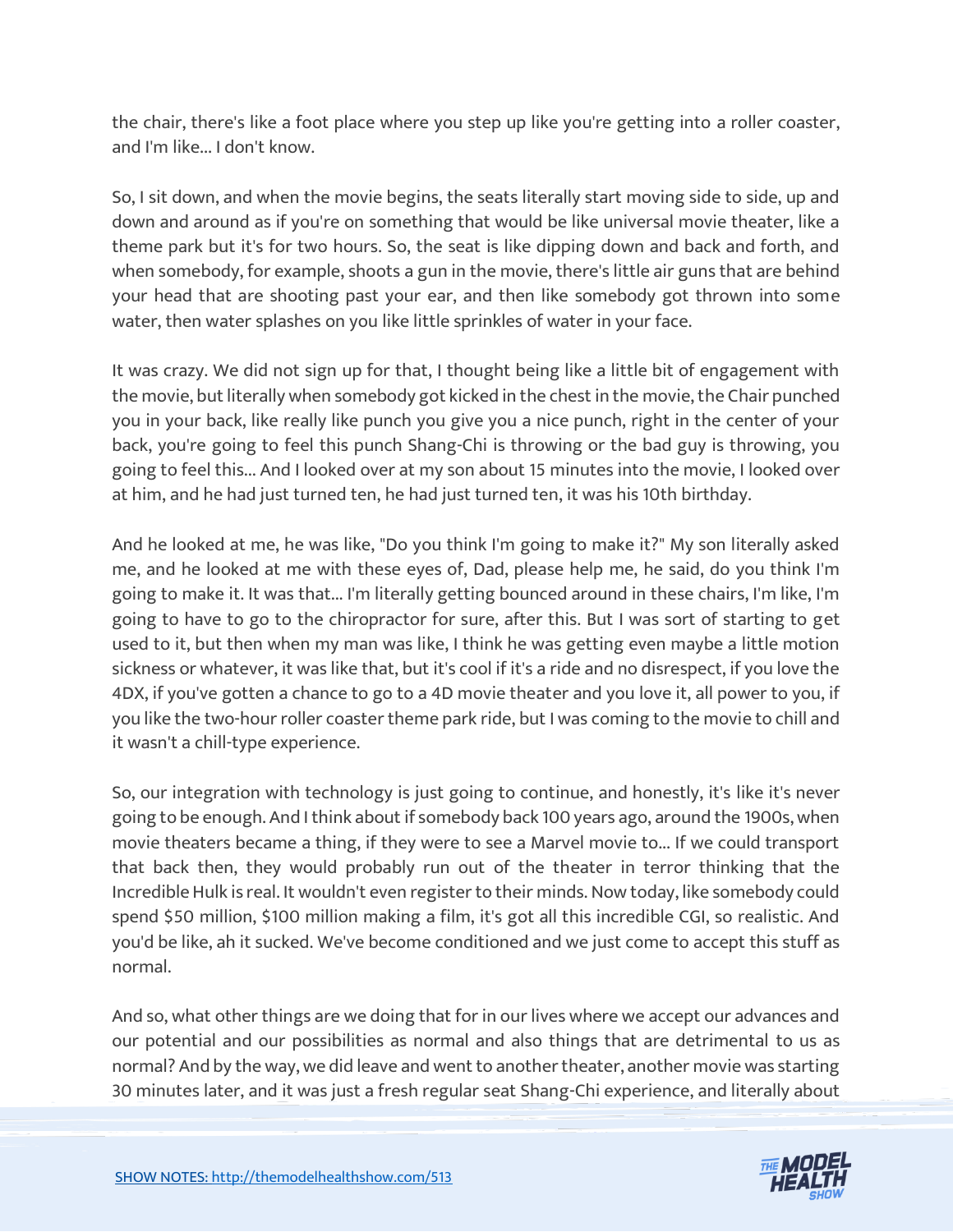30 minutes into it, my son was like, "I'm having such a good time." He literally said these this word, I'm having such a good time. He doesn't talk like that. We kind of, we vibe like that, but he was just so happy to just be able to sit and watch a movie and not have the chair punching him in the back whenever Shang-Chi throws a kick.

So, shout-out to the Marvel universe and shout-out to you, thank you so much for tuning in today. This episode is incredibly important and powerful, and it's just another one of the things that you're going to be able to add a plethora of things to your superhero utility belt, speaking of the wonderful world of superheroes. And right before our special guest left, we had a mutual love that we talked about, and I was able to actually hand him some because I have it here in my office here at the studio, and what we connected on was something that is incredibly important for that amazing brain of yours. A fascinating new study published in the journal Neuron found that magnesium, this critical micronutrient, magnesium is able to restore critical brain plasticity and improve cognitive function. And also, on that same line of understanding with the brain and with these electrolytes, again, electrolytes are allowing the electrical conduction of our cells, so it's important. These are these incredible compounds, these nutrients that carry an electrical charge and you are running on this miraculous electrical energy.

In a double-blind placebo-controlled study published in the Journal of Alzheimer's Disease, found that improving magnesium levels in adult test subjects, and these were folks who are aged 50 to 70, could potentially reverse brain aging by over nine years. Alright, that's just one of these critically important electrolytes. Now electrolytes overall in the human body help to maintain fluid balance in particular, if we're talking about the brain, it's that important because your brain is mostly water and electrolytes are needed to maintain that proper fluid balance, especially sodium. And researchers at McGill University found that sodium functions literally as an on-off switch in the brain for specific neurotransmitters that support optimal function and protect the brain against numerous diseases. That's how critical electrolytes are. Sodium, magnesium, potassium, these are of the utmost importance. And now, here's the key, it's having it in the right ratios and having it from an ethical source, having it from an ethical source that is doing things the right way without any kind of crazy abnormal processed, highly refined sugars or anything of that nature.

And this is why we had connected on the way out, and I know this, our special guest today, he is neurotic about quality, and what we connected on is the electrolytes from LMNT. Go to drinklmnt.com/model. That's drinklmnt.com/model, and you're going to get to try LMNT for free. That's right, you just pay a small amount in shipping and they're going to send you a sample of LMNT for you to try a sample pack, for you to try for free. Take advantage of it, you've already gotten yourself some LMNT, it's time to re-up. This stuff is amazing for so many things with cognitive function and also for our immune system that's heavily reliant on this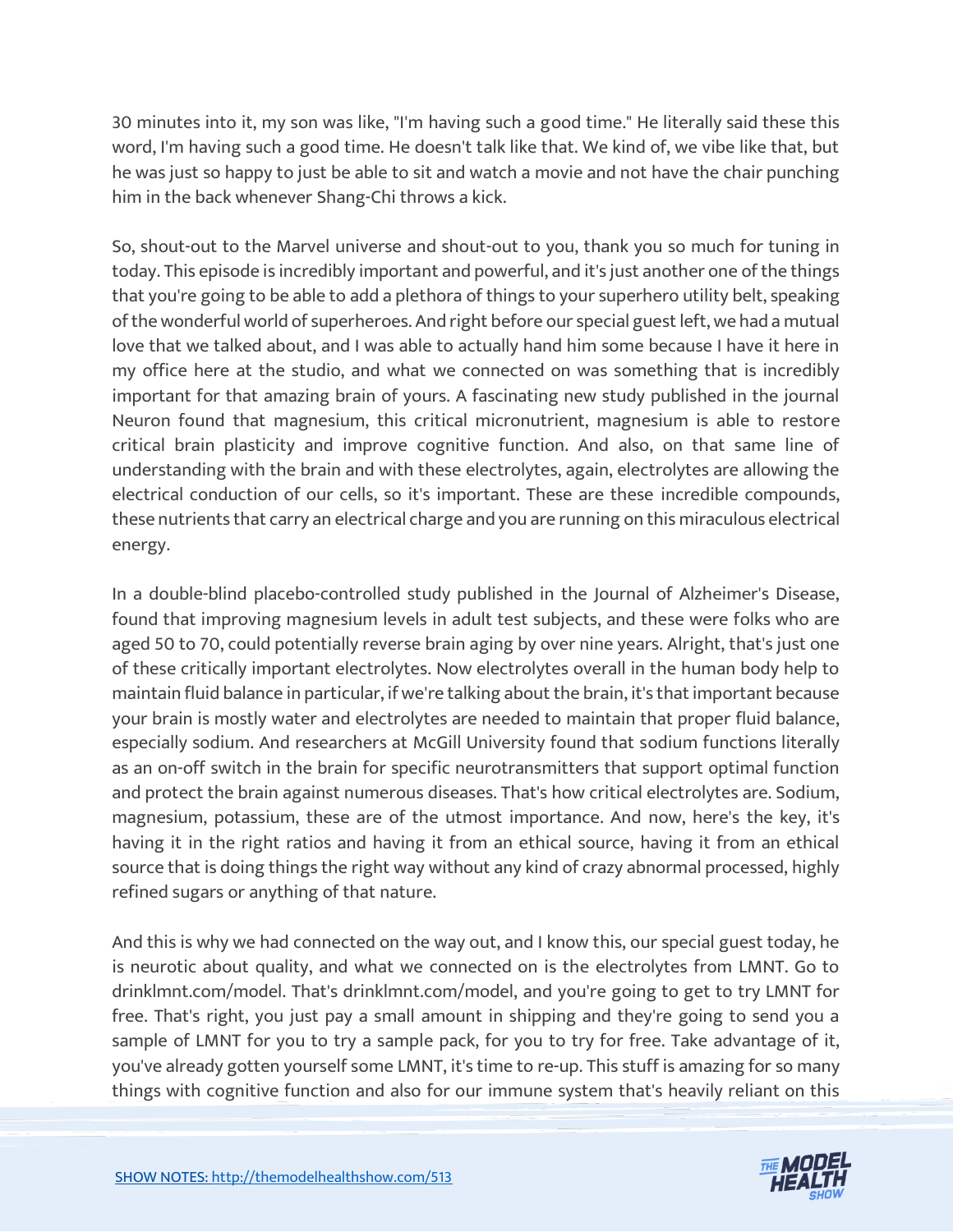sodium-potassium pump to literally run all the processes in our body, let alone the functioning of our immune system.

And how do we know this? Where does it show up in the data with the virus that's on everybody's minds today? There's a study that was recently published in the Annals of Clinical Biochemistry titled, Electrolyte Imbalances in Patients with Severe Coronavirus Disease, and what the researchers uncovered, and this was a meta-analysis of five studies analyzing about 1500 COVID-19 patients, and they found that sodium was significantly depleted in patients with severe COVID-19. Similarly, potassium was also significantly lower in patients with severe COVID-19, and this is key, are folks coming into it with electrolyte imbalances and making them more susceptible and/or is COVID-19 and the immune system response is so heavily reliant on electrolytes that it's getting depleted from the body very quickly, and getting folks electrolytes up in these clinical settings was one of the most important factors in getting folks back to a state of health. So, the study doesn't identify which was it, was it the chicken or the egg, which came first. The susceptibility or was it something afterwards where it's depleted in the body, but we know that electrolytes are critically important now more than ever.

So go to drinklmnt. Again, that's drinklmnt.com/model for your free sample pack of LMNT delivered right to your door. And on that note, let's get to be Apple Podcasts review of the week.

**ITUNES REVIEW:** Another five-star review titled "Nutrition We Can Understand" by Verna BL. "I'm obsessed with Shawn, his books and this podcast. He's hopeful, he's fun, and he speaks so I can understand. Time to move the needle with my health and wellness. PS, the episode with Dr. Gonzalez is packed with so much, I'm going to listen to it again. I'm so emotional listening to it because I want good health for all of my community. Thank you."

**SHAWN STEVENSON:** No, thank you. Thank you so much for leaving that review over on Apple Podcasts, and I've got a little surprise for you. That review was talking about Dr. Christian Gonzalez in his first appearance on The Model Health Show, and he is back today. I thought it was a timely review to share, but he is back today to share more of his brilliance.

Dr. Christian Gonzalez, aka Dr. G, completed his doctorate of Naturopathic Medicine at the University of Bridgeport College of Naturopathic Medicine, where he took a specific focus in oncology. And upon graduation, he completed his residency at the Cancer Treatment Center of America in Philadelphia, Pennsylvania where he found a passion for helping people to optimize their health and preventing chronic diseases as well. You can check out Dr. G, as the host of the weekly podcast, Heal Thyself, which focuses on giving people the tools they need to truly heal from the inside out. Dr. G has been featured in countless media outlets, including MSN, the Los Angeles Times, Shape, and much more, and he's back on The Model Health Show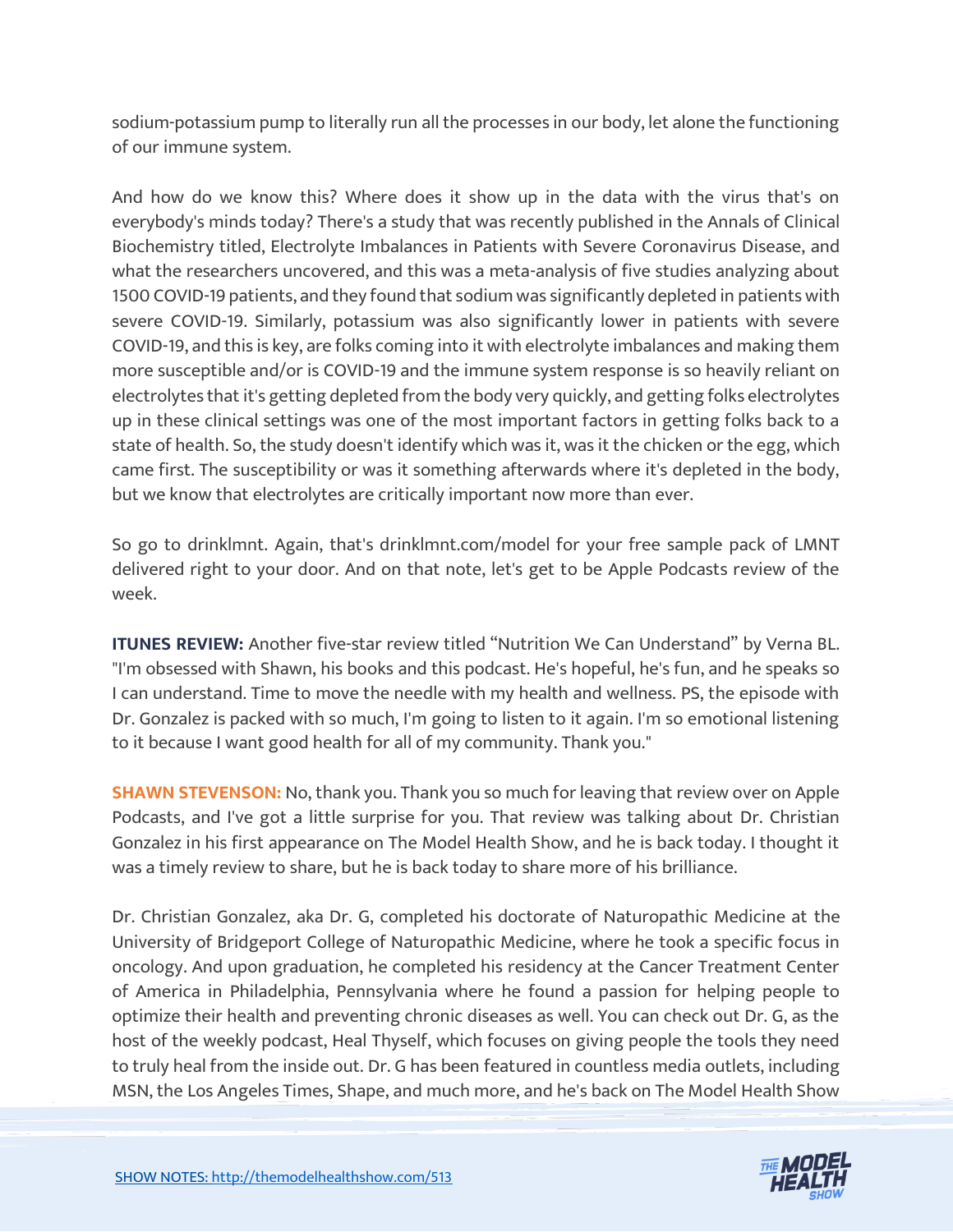to share more of his wisdom. So, let's jump into this conversation with the amazing Dr. Christian Gonzales.

If there's anybody who I think might be more neurotic about water than me, it would probably be you. I actually look to you a lot for recommendations on different products, and even the air filter that we have here in the studio.

**DR. CHRISTIAN GONZALEZ:** That's so cool, that's so cool.

**SHAWN STEVENSON:** I reached out to you because I really appreciate and admire your indepth investigation into things. It really does mean a lot, man. So first of all, welcome back to the show, Dr. G, I appreciate you.

**DR. CHRISTIAN GONZALEZ:** Oh, thank you, what an honor.

**SHAWN STEVENSON:** And listen, I think the big reason I wanted to have you back and to talk to you right now is I think that we are kind of inundated with so many things that we just come to accept as normal, so even as I'm putting my phone by my lejonk, I'm thinking about what would Dr. G do, and usually with my phone, if I'm not moving around, going somewhere and carrying it, when I get anywhere, I take it out of my pocket, get it away from me, but why is that? Because this is something folks might have thought about, but now we have some more evidence on why you might not want to have your phone in your pocket.

**DR. CHRISTIAN GONZALEZ:** It's funny you say that I was driving on the way here and I was looking for the address, and I had my maps going and for like... I just found myself just dropping on the phone by my lejonk, as you say, and then I'm like, No, my sperm, my sperm, their viability. I was like, I've read the research study. Man, phones are crazy, because we can go into what it's doing to the brain, but specifically in terms of fertility, especially for men, it's wild for me that fertility docs don't bring this up. They might speak to the man and go, What's your diet like? They might, but they'll most likely talk about alcohol, you're drinking a lot, and what is your diet like. No one talks about cellphones, right.

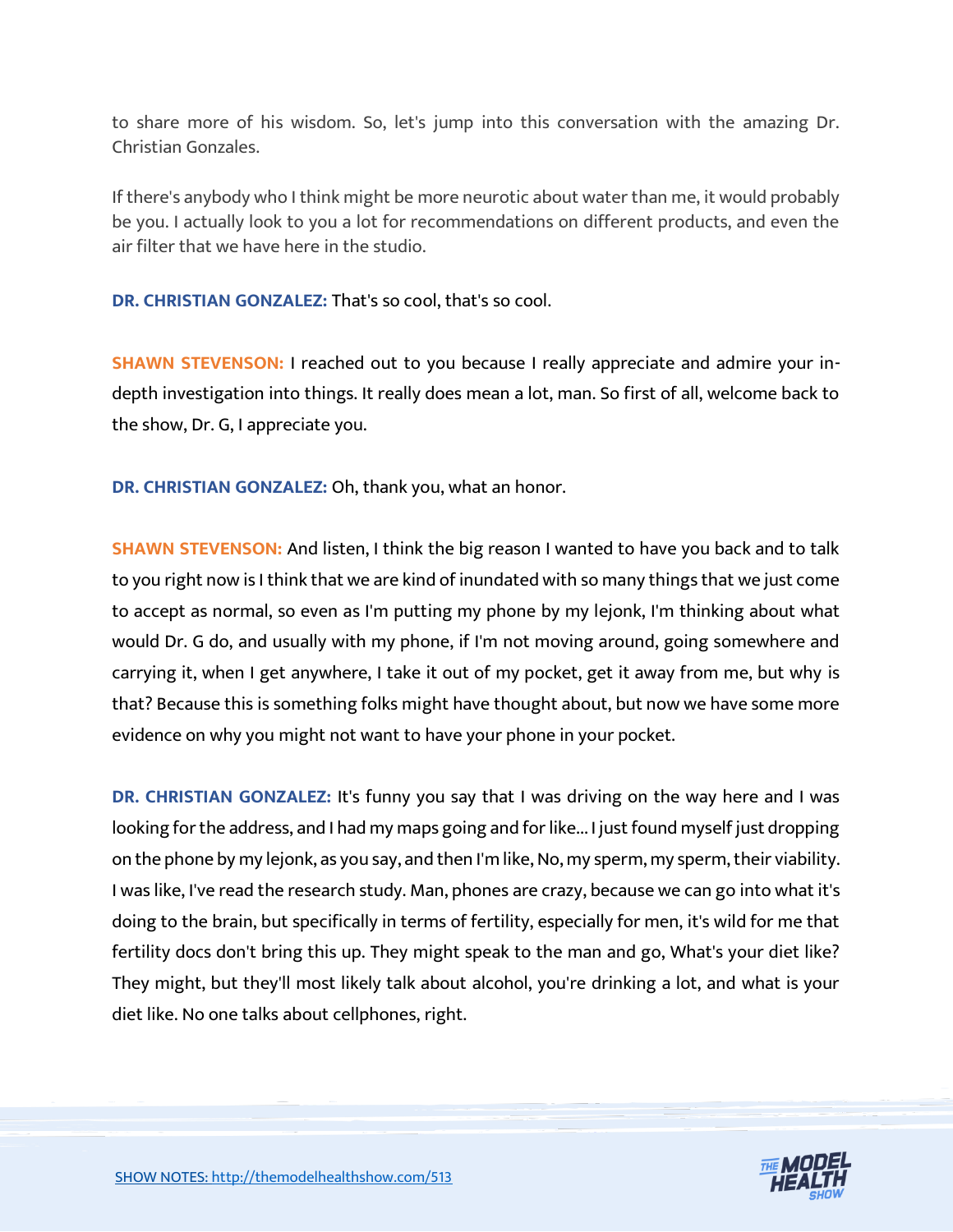And when I read a study a few years ago at the Cleveland Clinic, the renowned Cleveland Clinic, talking about how the frequencies from your cell phone have an oxidative effect in the body, just like all the crappy stuff, like the crappy foods we tell people to take out of their diet, 'cause it works as an oxidant in the body and inflammatory, it creates inflammation, so does the same thing from the radio waves that are coming out of your phone.

So, I was like, Whoa. And then I proceeded to read that these men are keeping their phone by their pocket, not putting it on airplane mode or just continues to just holding it right, if I'm not on it, I'm going to put it in my pocket, it's reducing sperm motility, meaning the sperm aren't even swimming to their best ability, and then viability, meaning that when they tested half the sperm or more are just gone, and that's wild to me because if people are trying... Couples are trying to have a child, the man's semen is almost directly connected to this phone, and if they're keeping the phone in their pocket, something that we need to talk a lot about more. Because everyone has a phone, everyone is on it. Most of us overuse it, and then most of us are putting it straight in our pocket. Now for females, I don't think there's enough research yet to know exactly how it's affecting but I would expect at some point, we'd see a similar effect to ovaries, ovarian health, uterine lining, something is going on too.

**SHAWN STEVENSON:** Yeah, it's... I think it really boils down to something very simple, which is, we are tinkering with things that we don't know the long-term effects of these are all new things, not to say that they can't be things that are advantageous for us as a species, but we're talking about different waves, for example, and your body has a certain resonance or different frequencies that our whole system is operating on. We are waves and particles and all this stuff, and so we don't know the full ramification of how these things are affecting us, but you also mentioned the brain as well. So, what can be going on there?

**DR. CHRISTIAN GONZALEZ:** Yeah, and I love Shawn that you said that we are energy, we are waves of energy, so we would think it stands to believe that the main disruption would be an energetic wave disruption, so it just... We need to look more into how these are affecting us. Now, I haven't dove as deep as I'd like to on EMFs, partly because I'm scared because I do most of my work from my phone, but there's a lot of conversations that need to be had and it's just at this point, we should talk about it more. And more scientists coming out, that were like 12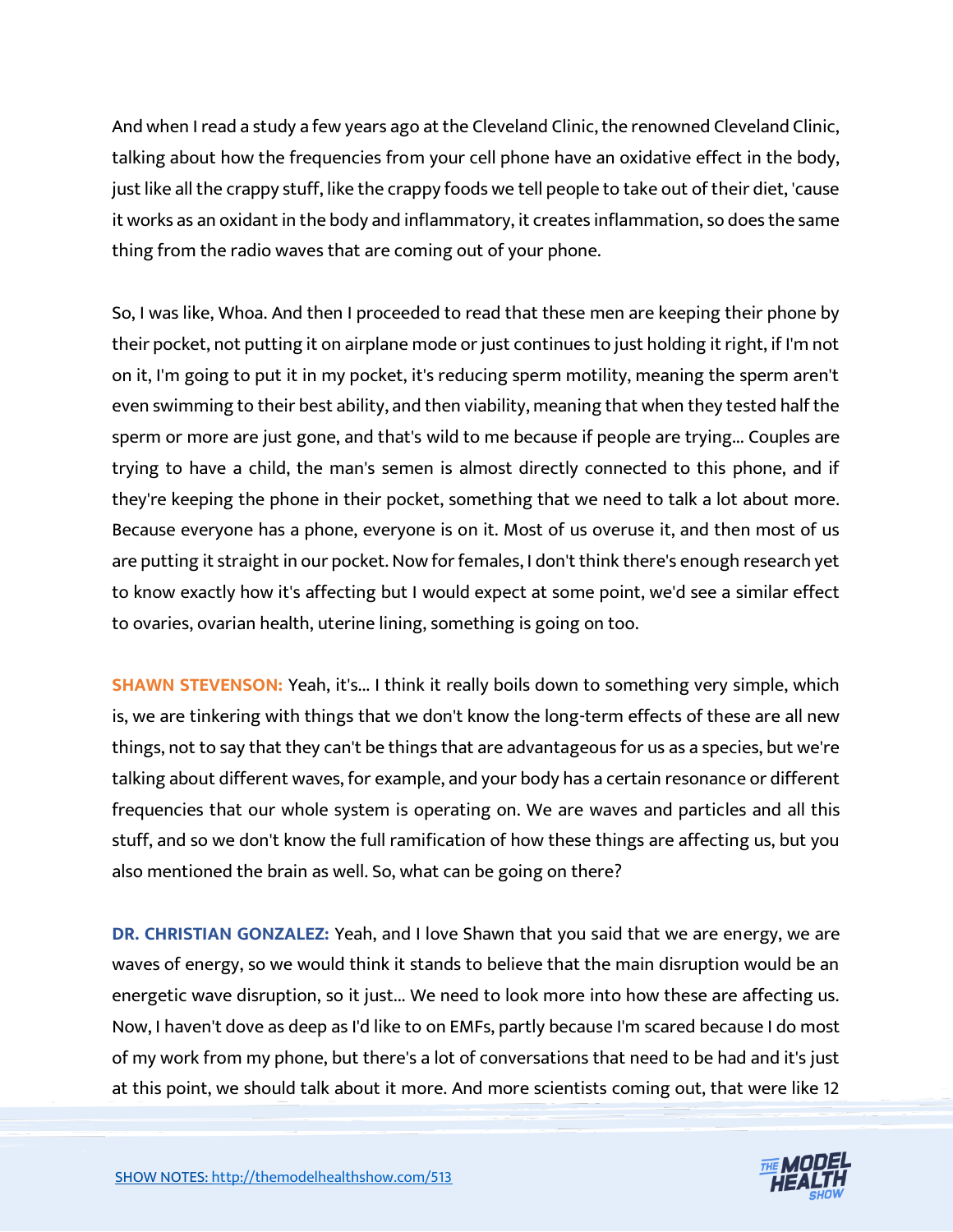years ago, 15 years ago, we thought it was a lot safer, and a lot of these regulations are based back then 15, 20 years ago, and we're using these regulations the phones are way more powerful, with way more capability, with stronger frequencies, and we're like, Okay.

So, Pew Research Center, this is in Washington DC, they research how the cell phones, how addicted we are, first and foremost, 50%, a little bit under 50% of us report being addicted to our cell phones, and they found 85% of us are reaching for our phone when talking to our friends and family, which is already disrupting the social fabric of really how we connect and interact. And it's interesting because that's essential for our health. Connecting to the community, connecting to family, connecting to people.

The other side of it is that, especially in children, we're seeing brain changes, cognitive changes, pre-frontal cortex, this executive function, learned behavior, memory, mood, all of these things that are so essential in a child's development, we're seeing that children using the cell phone right around five hours or more, they're having brain changes, not only literally their brain is changing, but also the chemicals of their brain, it's changing the brain chemistry. So the cellphone is having a direct impact. Also, we see anxiety, depression connected to it, which is wild.

This is a recent study, and I did a show talking about anxiety and cell phones, University of Illinois Champaign, they did a study on 300 students, and they found, they concluded, essentially, the students who have addictive behaviors... Reporting to have addictive behaviors and connected to their cell phone have higher, way higher amounts of anxiety and depression. Then a follow-up study they did, they show that these students, especially when faced with an anxious situation or an anxiety-provoking situation, were reaching for their cell phones as selfsoothing too. So, it's interesting, the thing that is really pushing the anxiety in the brain over time is also your self-soother. That's an interesting cycle to look at.

And then the last one with the brain with children... This is wild, teens, teens, using their cell phone more than five hours a day versus one hour a day, with the teens who weren't, have an increased risk of suicidality 71%... 71%, that's crazy to me. So not only is it changing their brain, changing the brain chemistry, but also there's an influence of self-esteem on there too, so the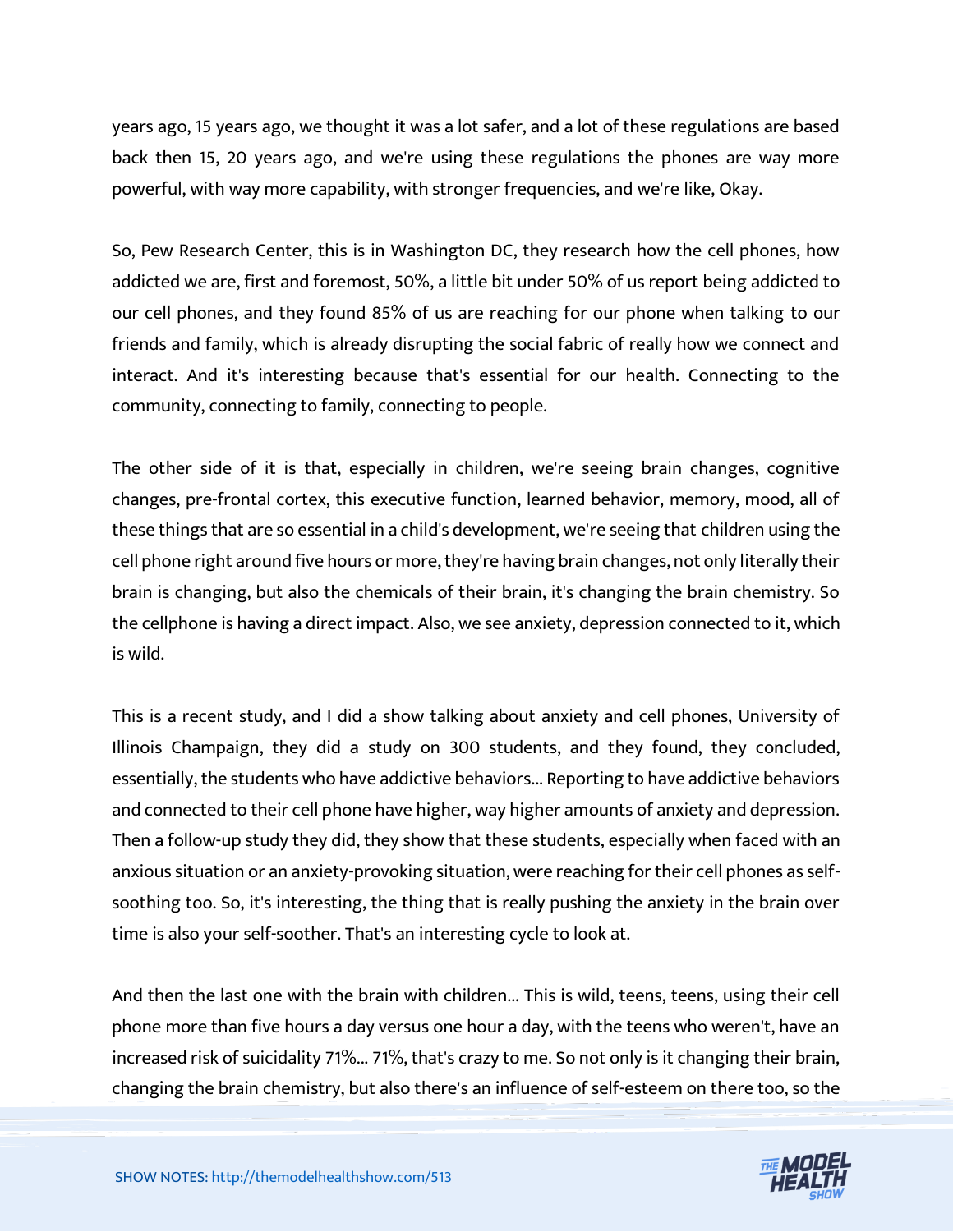construct is massive. Right now, we're not only talking now about sperm and fertility, we're talking about how it's affecting our brain, how it's affecting our mood, how it's affecting our sense of community and connection, this is health, and unfortunately, over-use of the cell phone is really leading to detrimental effects.

**SHAWN STEVENSON:** Man, this is so good. I didn't know that you would take this dynamic with it, but this is something that I think it's one of the most pressing issues of our time. Because we are in a sense devolving from community and connection as we're living our lives through the phone. Appropriately, I actually just watched, the Matrix, last night. It's a documentary now, but I just watched it yesterday. And seeing some of these similarities and when he's popping up out of the pod and he's looking around at the other humans who are in effect jacked into the Matrix. And is in a sense, it's like if your cell phone dies and then you look around and you see all the other people who are in the Matrix, they're jacked into the Matrix.

And we, again, we don't understand completely what it's doing to us as a species, but just look at the results we already have, it doesn't look good. So that aspect of it, and also something I talked about in my first book in Sleep Smarter, I shared a little bit of some court documentation, because it's really difficult as well when we have this new technology to prove that there's an offense taking place, especially these very powerful entities. And so, the researchers were citing all this data showing increase in midbrain tumors in children, because we grew up in a time when cell phones weren't a thing, maybe the... It's like you get the scar face like car phone, but you didn't have just a cell phone on you. And whereas we have kids today who are literally growing up with it, it's just more opportunity for this technology that we don't understand to be affecting our brain, so thank you for that, man. And also, with the motility of the sperm like, "Really get that guy, if you really get it," we want the good motility, we want the Michael Phelps swimmers.

**DR. CHRISTIAN GONZALEZ:** Right, right, right. And now we just have a sluggish snail sperm because of it... We want the Michael Phelps guys.

**SHAWN STEVENSON:** We want the Phelps. So, man, it's so interesting that again, these things that we just accept as normal and looking at the bigger picture. So, what do you suggest folks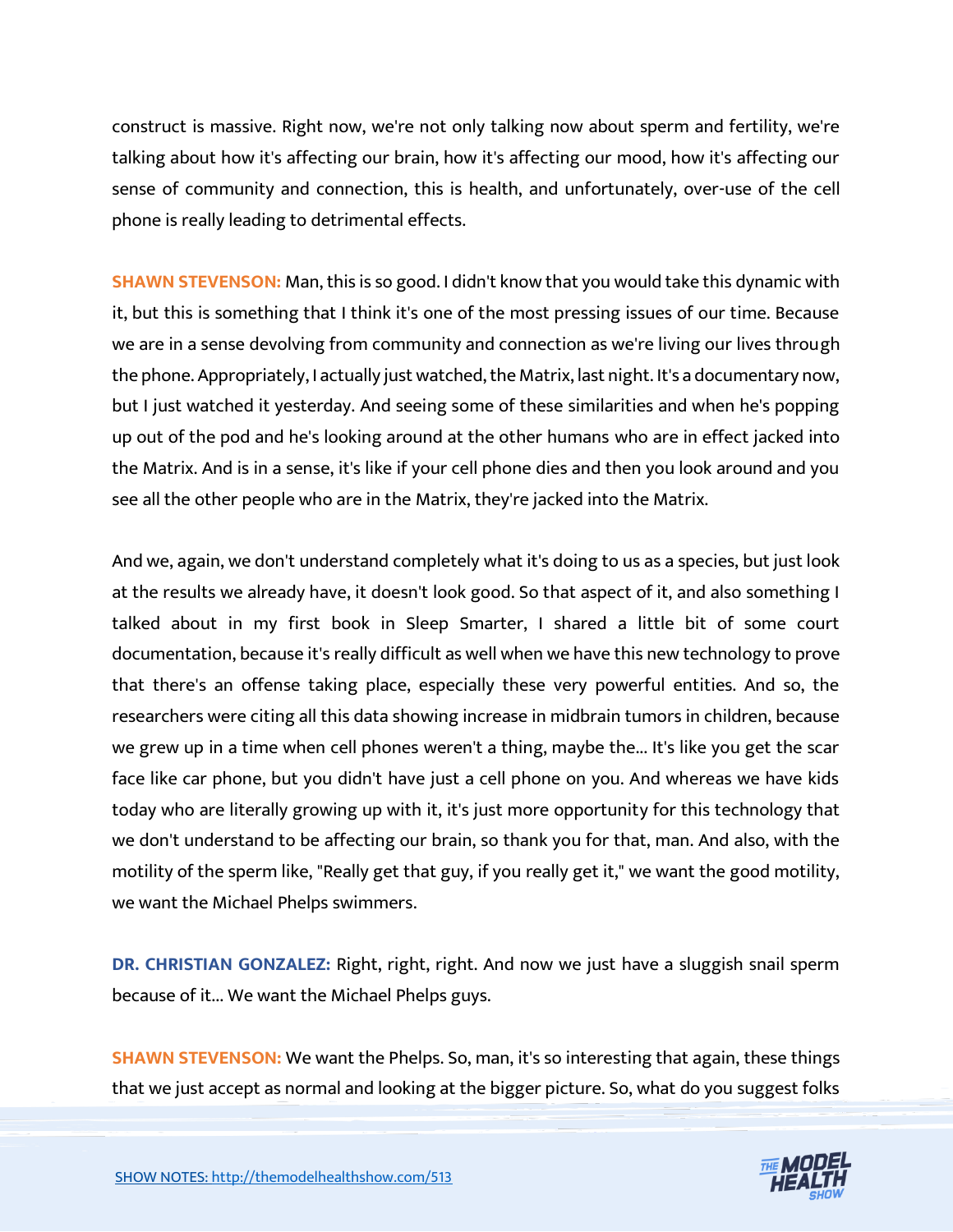to do? Okay, so number one, if we can, let's not have the cell phone in our pocket, what about the social connection aspect, what can we do with our cell phones that again, you mentioned the majority of folks are picking up when they're supposed to be connecting with their friends and family.

**DR. CHRISTIAN GONZALEZ:** Yeah. What I found... It's a few things 'cause I found it affected me in some of my relationships. Because for people like us, we're always wanting to reach the world, we're always wanting to teach the world, for better for worse, it's ingrained in our DNA. And because of that, I'm always like, if I find something out that's really interesting to me, I want to put it out to the world quickly, I'm like, "Here, look what I found, check this out, this is really interesting, here's how you do better by your health," boom. But it's affected my familial connections, lovers. So, what I found is creating boundary. So, I know that if the weekend is coming and I'm spending time with my girlfriend, I'm going to go, "Listen, I got to... I'd already planned a post, I'm going to answer some people 11:00 to 12:00 or 12:30, I'm unavailable, she's like, "Good, I'll go workout." And then I have hatched that time, so then I feel I can be completely present with everything I need to do on my phone, and then once that's off, airplane mode, I can be completely present with her, so that is the relationship part that's super, super important.

And then just the practice of keeping it on airplane mode and away from you is really powerful. So say for example, I go to the beach with my friends, which I did the other day, I left my phone in the car on purpose because even when no one was talking, I just wanted to be present, if not with them, then the damn ocean, maybe the seagulls, maybe I could just be calm and let my nervous system just relax a little bit instead of just reaching for my phone. So, making these interventions on your practices, really utilizing airplane mode, and then at night, come 9 o'clock, my phone is off, I say goodbye to everyone, I do my last phone call and I put it on airplane mode and it's out of my room. I have an old school alarm clock to wake me up now because still if the phone is in my room, there's a risk of me reaching for it and just answering something.

Those practices... I know how ridiculous they may sound because it's like, "Oh, don't we have self-control?" we don't at this point. So, we have to submit to the fact that maybe if we don't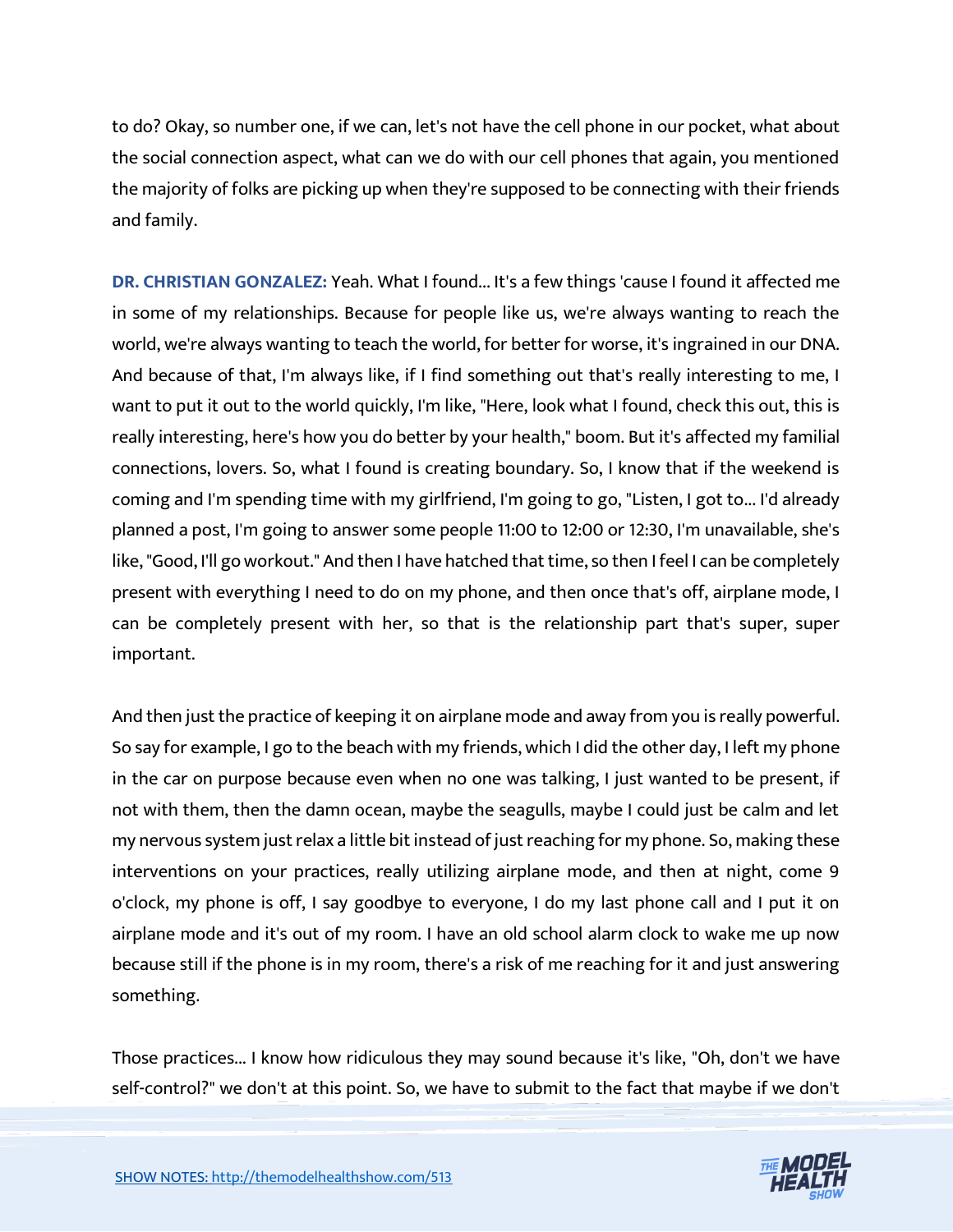have the self-control, we may have to go back to just these practices of creating boundaries and really following them. For me what works best, if the phone is not in the room, it's in my car, I leave it, then I don't think about it. But if it's in my pocket and then there's some downtime and I'm waiting in line, for example, or waiting for someone to come into the car I'm parked in front, you always reach for it. But what about those times when there's these subtle connections that we miss, say for example, when your phone dies and you look around, everyone's on their phone, how about years ago before phones when we could have sparked a conversation with a stranger that would have been so synchronous and so powerful and make us feel better about our day and them feel better about their day, that's lost now. So, if we can lean more into that and create boundaries. Boundaries are so, so important, they'll make your brain better, your sperm better, and just your overall sense of community connection better.

**SHAWN STEVENSON:** Powerful, I love this so much. So socially distance from your phone?

**DR. CHRISTIAN GONZALEZ:** Exactly, exactly. That's another thing we should be really socially distancing from, the thing.

**SHAWN STEVENSON:** So, I love that because just a couple of nuggets there, when using it for an alarm clock, let's... Maybe for somebody, especially paying attention to your personality type, maybe you get up... Like you mentioned, an old school alarm clock, and so you can outsource that to something else. And also, maybe even if it is your alarm clock and you're not touching it, but maybe you grab it first thing in the morning, you just dive right into the matrix. Or, for me, it's work. So, when I'm working, I got to get the phone away. I put it on a bookshelf across the room. I got to... I put it somewhere where I can't just reach for it and do the just checks. So that's what we usually do is just check real quick, just check. And the same thing with social media, which can be an absolute time suck, to say the least, and then there's so much value to behold there, but rarely does somebody spend an hour on social media, and then afterwards, they're like, "You know what, I feel amazing!"

**DR. CHRISTIAN GONZALEZ:** "I feel better than I did before." No. None of that, ever.

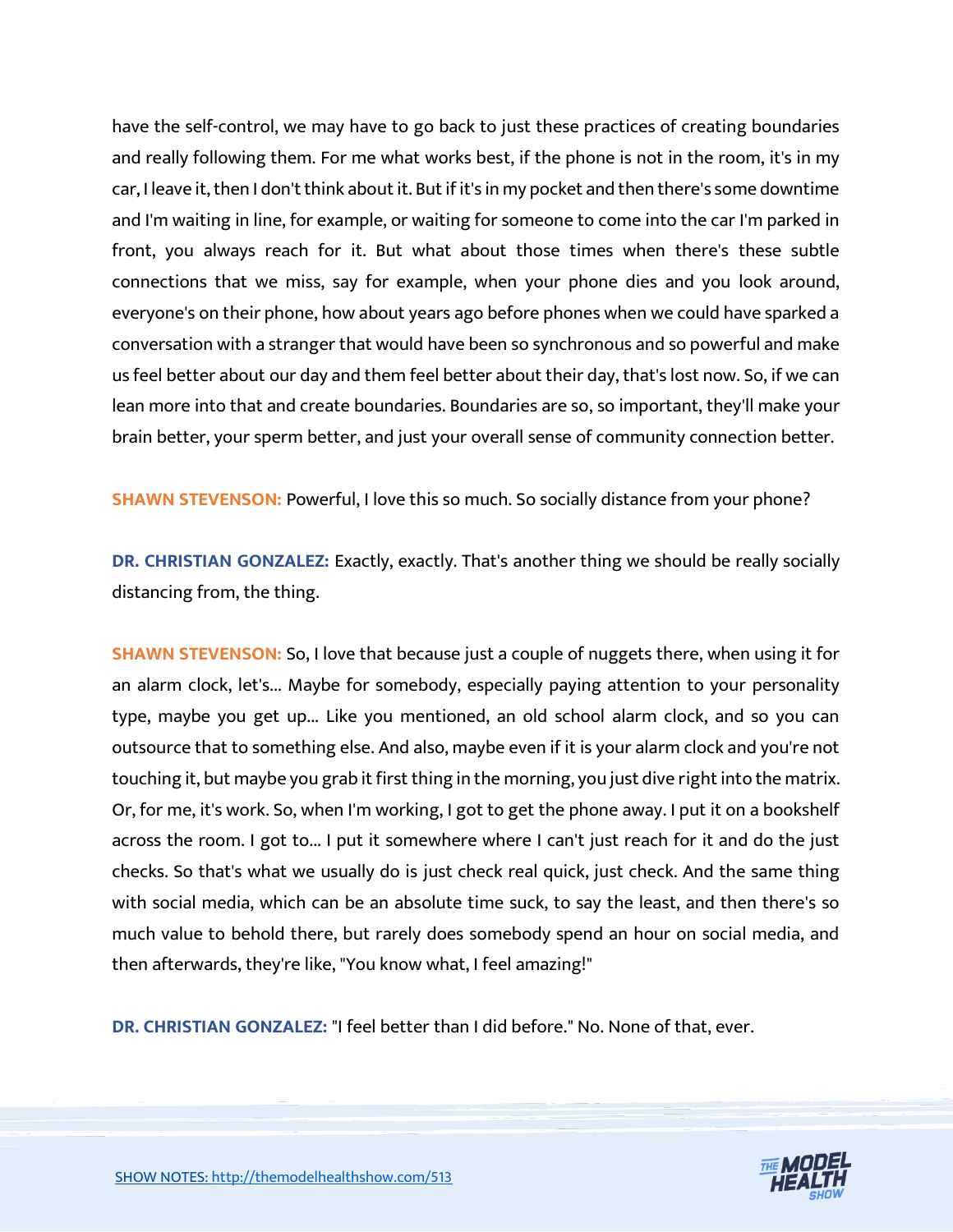**SHAWN STEVENSON:** And because it's so abnormal, there's so much pressure and anxiety that can manifest from it, from trying to do all this stuff, see all this stuff, our brains are literally... We did not evolve with that kind of exposure. That's why we feel the way we do. So, having some dedicated time where you're doing the thing, and even... I love you mentioned that going to the beach, because that's another time people might just bring out their phone, "I'm at the beach! Look at... I'm on a boat!"

**DR. CHRISTIAN GONZALEZ:** The girls right next to me. That same exact thing, I was like, "Man, they can't even just be together, be with the beach, the water," and man, it was like a photo shoot right next to me. I was like, "Damn, this is the world."

**SHAWN STEVENSON:** And even if... Here's a little tip, though. It's not that you can't capture... Throw some... Throw some vibes up there, but you don't have to post it. You can just record it, record a couple little things, and then just put the phone away.

### **DR. CHRISTIAN GONZALEZ:** Exactly.

**SHAWN STEVENSON:** Rather than getting into the matrix and start looking for responses and all that stuff, so... Super valuable stuff, man. Something else that you've been talking about recently that I'm so grateful for is alcohol. And let's start off with something that a lot of folks have experienced: The imminent hangover. Or they've experienced the poor sleep quality, which is a big part of the hangover. And there's a little bit of a bio-chemical hack for folks that you mentioned recently. I thought it was fascinating and something new that I hadn't thought about. As soon as I saw it, I was like, "Obviously! Why didn't think about that sooner?" Can you talk about that?

**DR. CHRISTIAN GONZALEZ:** Man, I'm just reading so much about green tea and matcha. I've been such a fan of it for many years. It started when I was reading about how it's effective for breast cancer, right? It's a protectant for breast cancer, 'cause that was the realm that I worked in for so long. And then I learned that alcohol's connected to seven other different types of cancer. A lot of them, Mouth, oral cavity, esophagus, pharyngeal, laryngeal, breast, rectum, colon... It's crazy. And then I was like, "Well, why don't we just drink more green tea?" So, then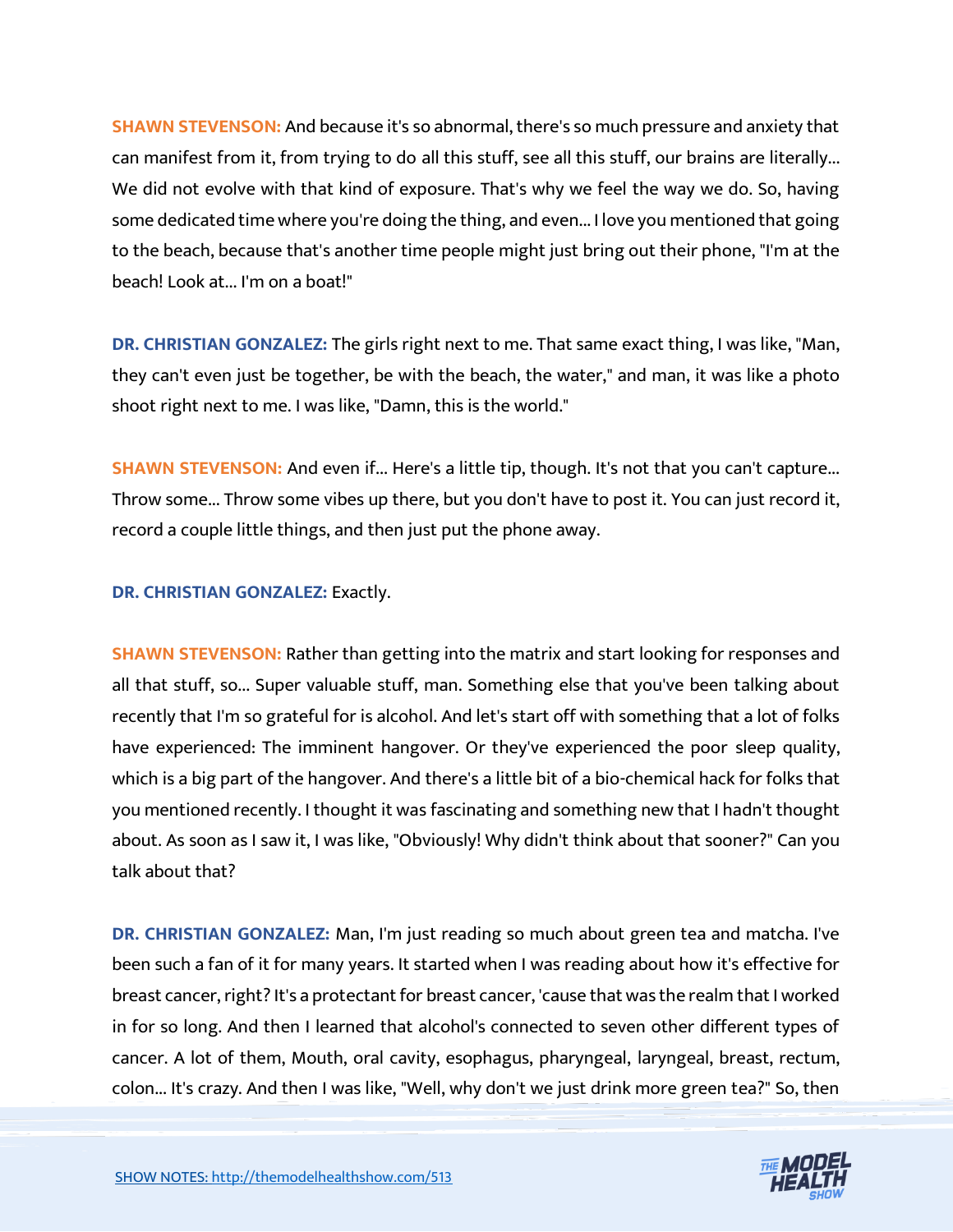I was looking... It is protective, especially in the oral cavity. And that's an important hack for me. Now, this is what I tell people, it's like, these hacks don't negate alcohol drinking. I put up a little post yesterday saying that... Doing all these things, like eating right and working out and doing all these, really, hacks, like liver protectant is like squirting a gun into a burning house. It doesn't work that way. Alcohol will set the house on fire. But it's a way of protecting ourselves, and why not, right?

So, I always recommend that people drink green tea or matcha before or after drinking. It's something that when I was drinking, I was doing. And I can't say it helped with the hangover, but I know that long term, hopefully, I was helping myself from the negative effects of alcohol. And it's easy, right? So, let's say, even if you come back from drinking, you're back home at 1 o'clock in the morning, and you're feeling a little buzzed up or really buzzed up, then I would suggest doing a cup of maybe decaf green tea to be acting as an antioxidant towards those oxidative effects of ethanol. Throughout the whole system, not just the oral cavity. That's my little hack. And it's funny, because when I put that out, people really took to it. They were like, "Hey, look!" I'm getting posts and stories, people making tea, they're like, "I'm going out with the girls, but they're making tea." I was like, "Okay!" If you're going to drink, you might as well try to protect yourself as much as possible.

**SHAWN STEVENSON: I love that, and... Just on the one principle of the antioxidant effects** there in the oxidation, I don't think we think about that enough in regard to alcohol and the oxidative capacity. One of the things that I've been really trying to impress upon culture is with... Alcohol is so interesting. It's a macronutrient, but we don't usually think about it in that context. We just think about the fats, proteins, carbohydrates, but we got water in alcohol. And with alcohol, it's so unique, because your body can't store it, so it has to use it immediately; it takes priority over everything. So, it creates this phenomenon called fat sparing. So, your body's like, "Nah, forget the... Burning fat, any metabolism stuff, we got to use this stuff!" And I think that it's part of our evolution because it's so potentially toxic and oxidative. So, that it just all comes together and makes sense, and so, having that little bit of a buffer is such a cool thing. And with that tea, though, do we want... Do we just get any tea? Any kind of tea bags?

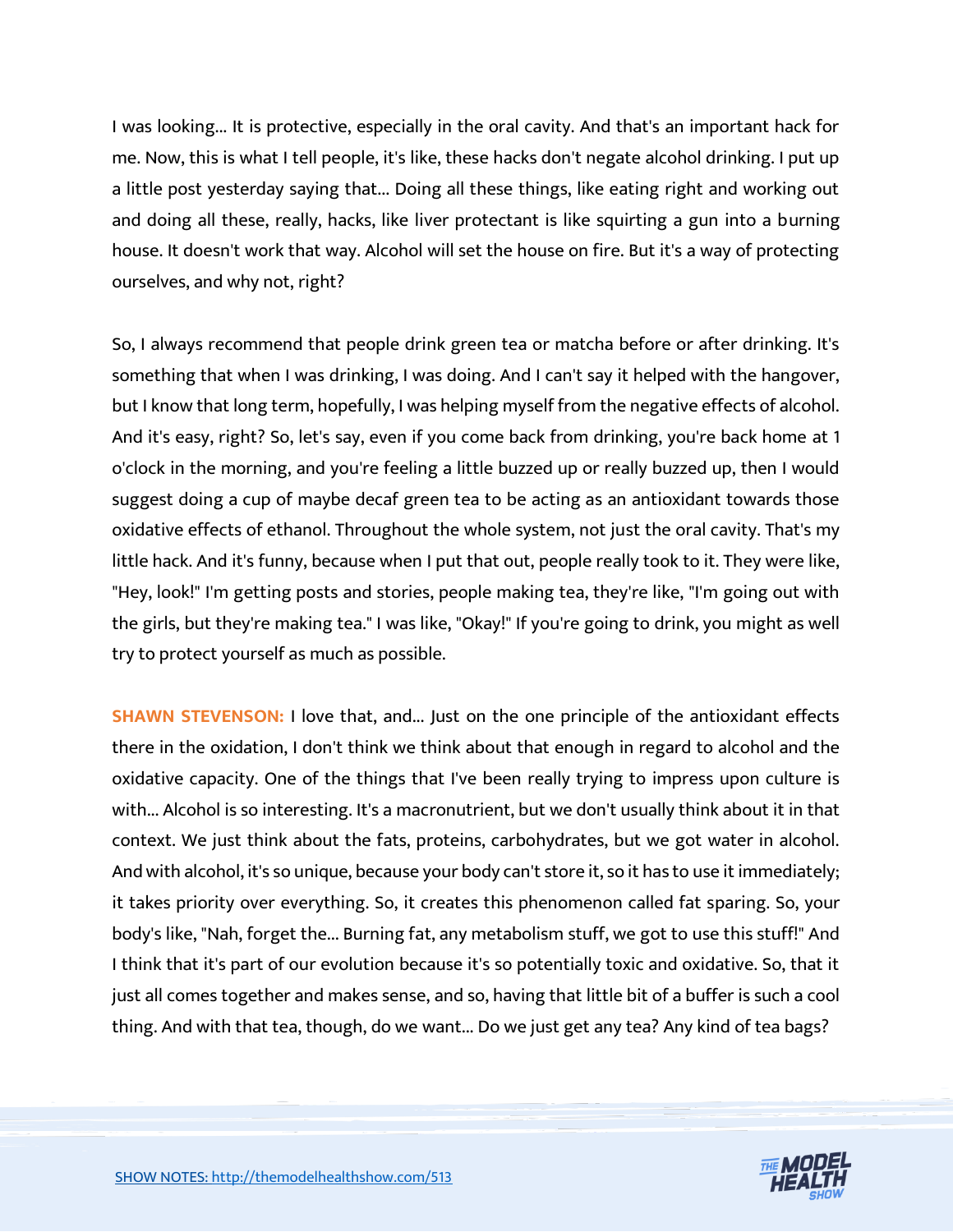**DR. CHRISTIAN GONZALEZ:** If I'm on this show, I know the question's coming up. I know that you care about the quality just as much as me. No, and that's the important part. Unfortunately, when I was drinking tea around my alcohol consumption years ago, I was just going straight to the supermarket. I was like, "Yeah, green tea. Alright, I'll get this company." The problem is is that they're not all created equal. Especially matchas, 'cause they're more concentrated. When it comes to tea, there's the risk of pesticides, herbicides, insecticides, as you talk about in your book, how it affects your fat storage, right? How it affects your health. But also, just overall. That's something we need to watch out for, but heavy metal was the other thing. Tea, like rice, likes to suck up especially arsenic, lead, cadmium from the ground.

So, I would suggest, and I talk about a lot how to look for this, but I would suggest that people, if they are doing this, you might as well get yourself the highest quality. If you're exposing yourself to alcohol, you don't want your body to do more work. Yeah, we're getting the benefits of tea, but also, you want to make sure that it's clean, it's pure. And... Yeah, do... You can call a company, ask about... Look for the organic label. You can call a company, ask to see their certificates of analysis, or if they test for heavy metals, which they should. And then, a company that is... Really does all these things is going to be very proud. They're going to go, "We have the best in the industry. Prove me wrong. Check this out. Look at that LEED." If I had a company, and I had the best tea, man, I would shout it on top, and I'd be like, "Maybe people don't care about heavy metals, but I do. Let's talk about it."

**SHAWN STEVENSON:** Yeah, I love that. And what about the tea bags themselves? This one is nuts.

**DR. CHRISTIAN GONZALEZ:** That's a great question. A lot of the... Okay, so when it comes to tea bags, a lot of them are bleached, first and foremost, the bleaching process, like tampons, they create dioxins, dioxins are nasty, nasty chemical, and they affect almost every organ in the body over time, particularly. So, the tea bags also have something called epichlorohydrin, which is connected to different effects in the body, but really can affect our thyroid, which is scary, 'cause there's a lot of men and women suffering with thyroid disease. So not all tea bags are created equal. You want to watch out for the ones that are really smooth and silky, those are the ones that have been bleached and have really high amounts of epichlorohydrin. And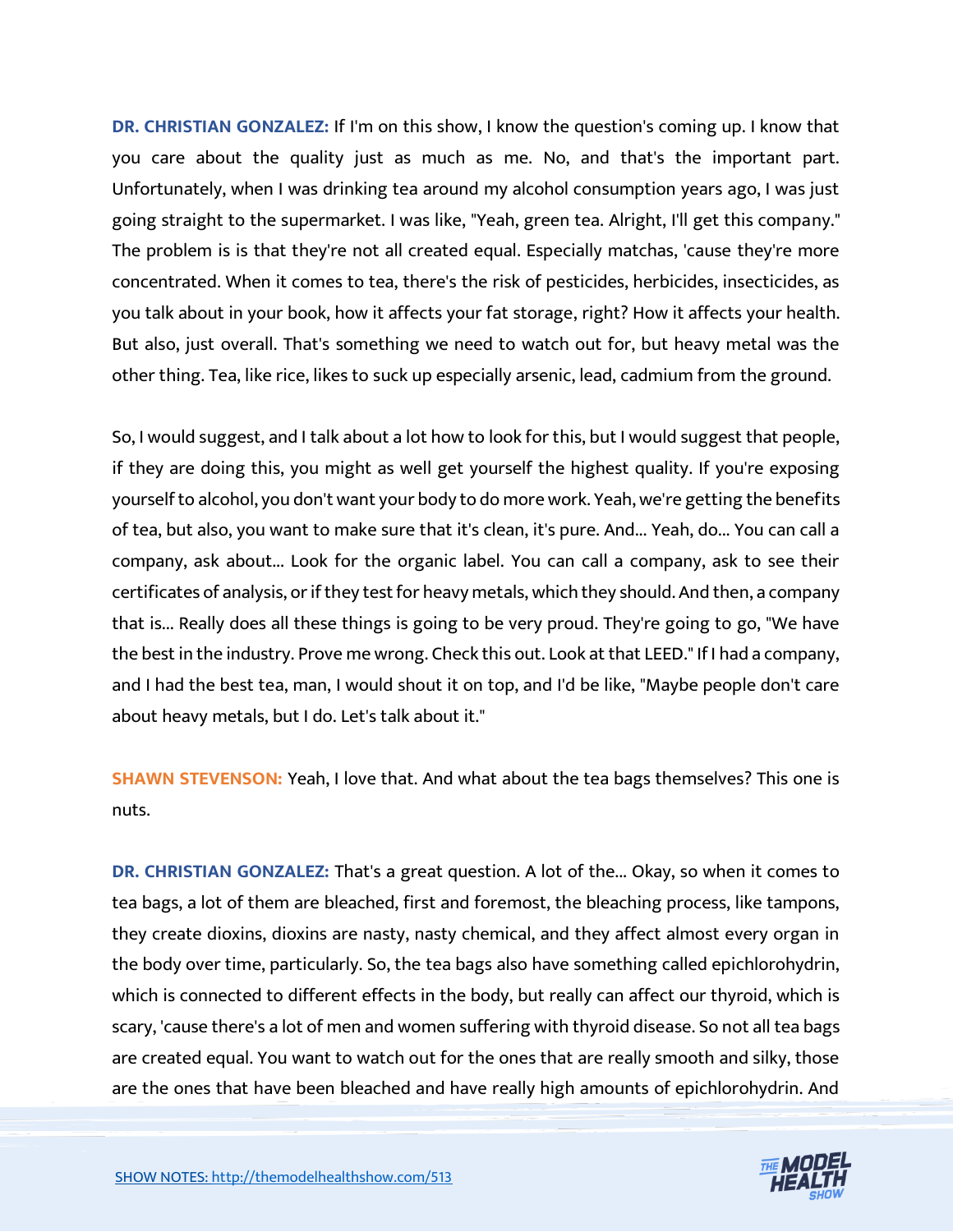then I know a lot of people are listening, they're running to their cabinet right now, and they're looking at their tea bags. Yeah, so smooth and silky. You want unbleached bags that are using organic paper or something, where you can call a company, go Hey, I'm concerned about your bags, tell me about them. And they can tell you about them because...

And microplastics, we never think about that, right? We need to talk about that, microplastics too, a lot of them are just made of plastic, the netting or the thread that goes around it, but you dip it in hot water, they are all released, billions of microplastics are released, that's a massive hormone disruptor. Now, imagine someone wants to do right by their health and making themselves their tea in the morning, in the afternoon, maybe one before bed every single day for years, thinking they're doing right, but getting exposed to all this crap, so not all tea bags are created equal. Not all tea, not all matcha, not all green tea, there's a lot of logistics, but really, once you find a really good one, you can just rest easy that you're doing really good for your body.

**SHAWN STEVENSON:** I freaking love you. This is amazing. These are the same things that I've thought about over the years, and I don't talk about often. But then to have somebody like yourself who pays attention to these things as well and does so much of the research, just bringing stuff... Making stuff that we, again, we take, accept this is normal, the way that things are processed and... We just did a masterclass episode really looking at the FDA and the regulatory powers that it has, and so many things meet this gras kind of loophole, it's generally recognized as safe and it's not accounting for things like microplastics, for example. And there have been many different organizations speaking up about these things, but we have to do this for ourselves, we have to be our own advocate.

And with our tea, again, we're looking for something that is generating health, something that has been used for thousands of years, but now we have these different modalities of doing it, but we can also do it better. And the company that I happened upon, and they were actually reaching out to me for quite some time, I was like, what is this? Well, I don't know about these tea crystals, but they do a triple screening for toxins, heavy metals, no plastics, they have a concentrate of their matcha, for example.

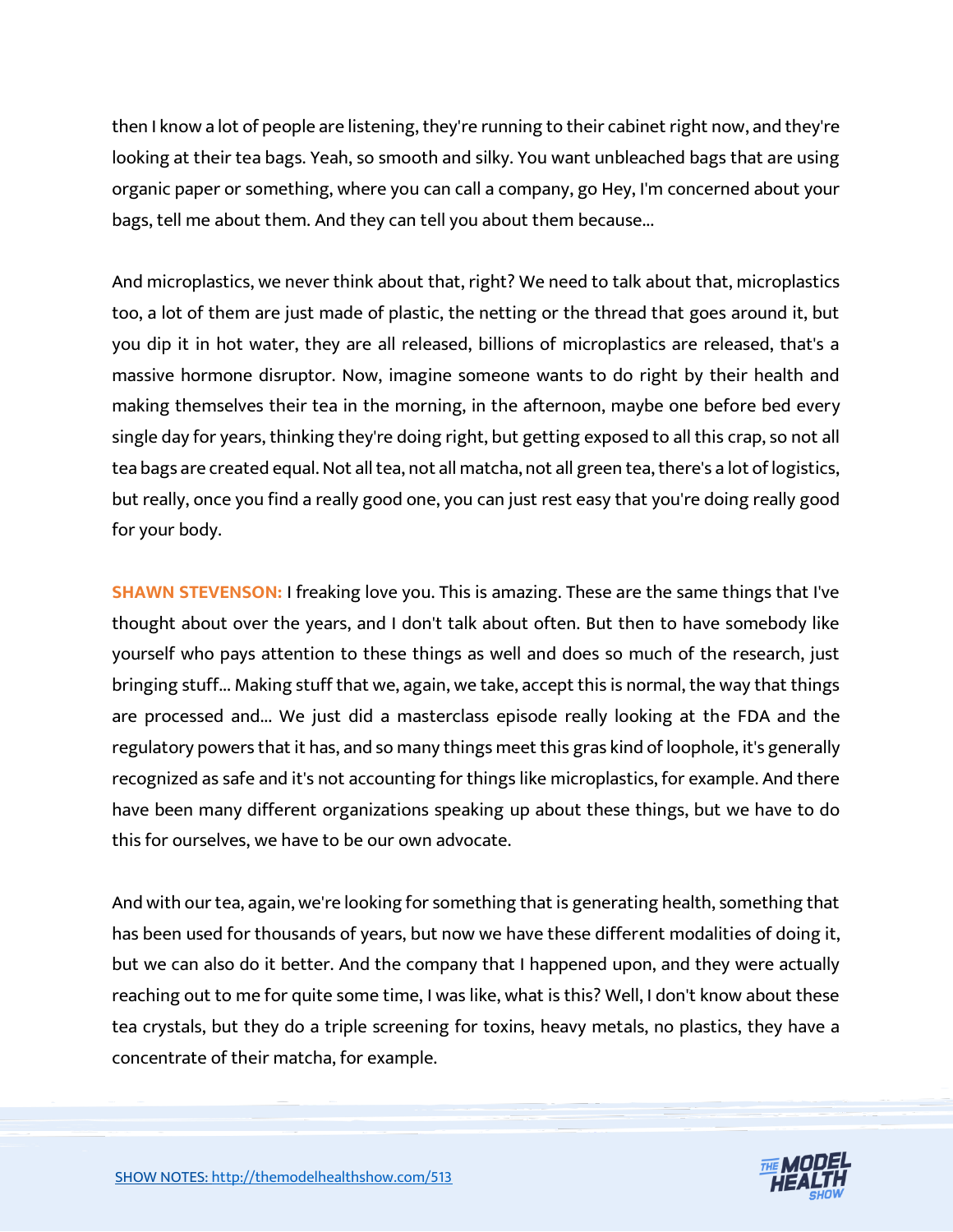#### **DR. CHRISTIAN GONZALEZ:** Mold.

**SHAWN STEVENSON:** They test for mold. They do stuff so freaking well, and once I started utilizing these teas from Pique, there's no turning back for me, it is such a superior tea in processing and safety that I don't think much of anything really compares to it. So, you drink Pique, as well?

**DR. CHRISTIAN GONZALEZ:** I do, I do, it's one of the two that I drink, and I really enjoy it. I've had a relationship with them over the past few years. And they've always been open, they've always been... They've always corresponded very openly about what... How proud they are, right. And it's not a cheap product, but then again, the way I look at it is like, this is more medicinal, you have to look at these things as medicinal. You're going to spend 40, 50, 100 bucks on a bunch of supplements, this should be one of your supplements. And it's interesting because my tea is in my supplement cabinet, it's not with the rest of the food. And it's not even with the rest of the teas actually, because that's telling my brain, no, this is actually a really powerful therapeutic that is acting as an antioxidant, the whole body, it's protecting my whole system. So that's why I keep it in there 'cause I can look at it and be like, Yeah, alright, I got to take my medicinal today, and then later I'll drink like a nice little chamomile tea or something, but that's my medicinal.

**SHAWN STEVENSON:** Yeah, I didn't tell you this, but when they reached out to me, they mentioned you, in one of the times they reached out and I was like, "Oh my guy, he's given this the green light?" And it just spoke volumes and... Yeah, they're absolutely amazing. And actually, you get 10% off, I created a new thing with them, I don't know if you've got this, 'cause they also... They did like a shipping thing, but the 10% off is more valuable, it's exclusive piquetea.com/model, that's P-I-Q-U-E-T-E-A.com/model 10% off, they're incredible. Matcha, my favorite is the Pu'er. Have you had the Pu'er yet?

**DR. CHRISTIAN GONZALEZ:** Really good.

**SHAWN STEVENSON:** Yeah, the Pu'er.

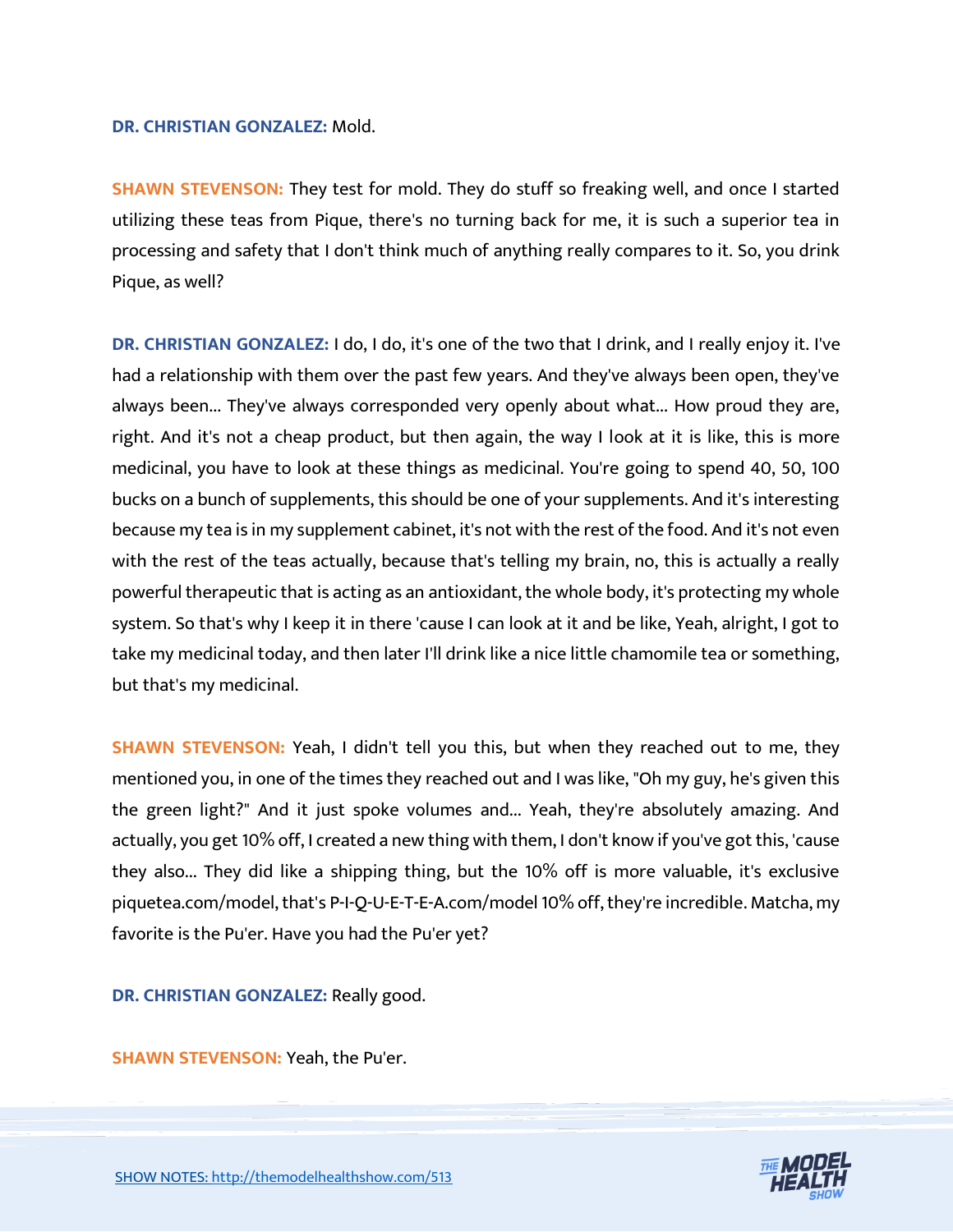**DR. CHRISTIAN GONZALEZ:** I've tried the whole line.

**SHAWN STEVENSON:** Yeah, oh, I love their ginger tea too.

**DR. CHRISTIAN GONZALEZ:** The turmeric one is really nice too.

**SHAWN STEVENSON:** I haven't had that one yet.

**DR. CHRISTIAN GONZALEZ:** The turmeric, man, you make... That's another anti-inflammatory that I keep in there, the turmeric one. I put a little coconut milk, mix it up, sweeten it a little bit, and I take it right before bed.

**SHAWN STEVENSON: That's a vibe.** 

**DR. CHRISTIAN GONZALEZ:** That's a really good one.

**SHAWN STEVENSON:** So, their curcumin, obviously anti-inflammatory, but also has some benefits with memory, sleep quality, so good.

**DR. CHRISTIAN GONZALEZ:** Anticancer.

**SHAWN STEVENSON:** Anticancer, anti-angiogenesis. So, freaking good. Go to piquetea.com/model. And man, if there's anything I've really leaned in on for reaching out to you and finding out what is the efficacy of this, because I haven't had my finger on the pulse of it for so many years, which is air quality, air purifier, and it was probably about 10 years ago, because prior to moving to LA, I lived out in the woods a little bit, I was living in Wildwood, Missouri, and it's pretty, it's just pretty pristine. We got bambis in our yard every day, we got the wild turkeys, which they are the... If anything, that you need to be worried about, it's the wild turkeys.

**DR. CHRISTIAN GONZALEZ:** They're savages, yeah.

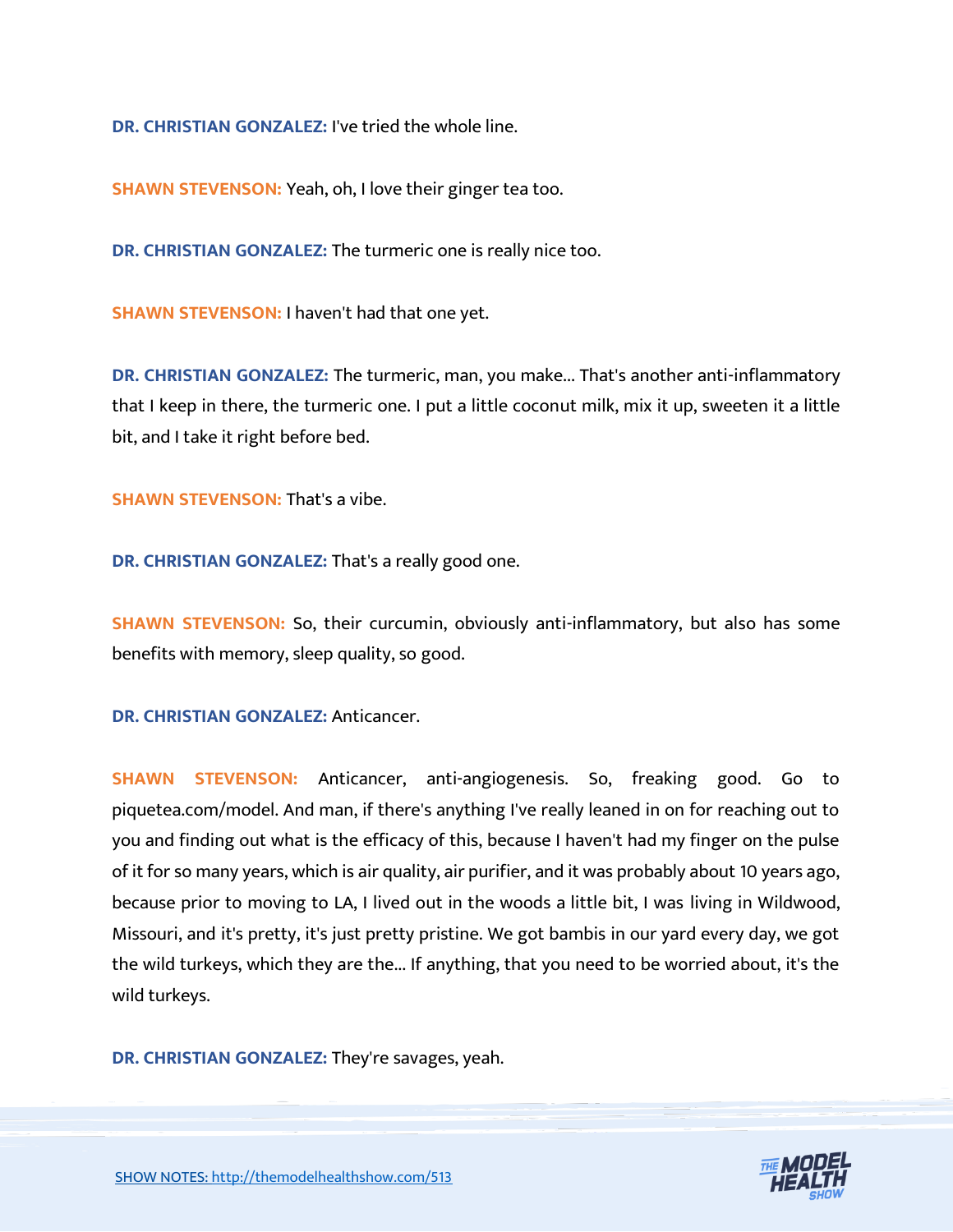**SHAWN STEVENSON:** Yes, they look like some kind of freaking dinosaurs, they run in a pack and they are not afraid to let you know that it's their street, it's their block. But anyways, but coming out here I'm just like... I couldn't believe the smoke. We know about LA from back in the day with the exhaust and all kind of thing, a lot of that's been cleared up, but when there's these wildfires, I wasn't prepared for anything like that, it was so foreign to me. And so, I started looking into, Okay, what is the optimal air purifier, not just in that context, but just in general, like when we come into the studio or whatever the case might be, and I was like, I know who knows. And I sent you a message to find out, so why should we be a little bit more aware, if not concerned, about air quality indoors right now?

**DR. CHRISTIAN GONZALEZ:** Man, it's a great question. This is like my bread and butter. I love talking about indoor air quality, 'cause it's something that I never looked at, especially even in school, especially working in cancer, especially in a cancer hospital. It's something that's not really even addressed. But then when you start really looking at what is a major driver of chronic disease and cancer? It has a lot to do with what we're exposed to at home. That's the environmental toxins. One of the major things is air quality, particularly not just... We're under this false pretense that outside air is more polluted than indoor air, and maybe sometimes, especially if there's wildfires, but on average... And this is from the EPA, on average, 10 to 100 times more polluted is the air indoors than outdoors, which is wild, 'cause then you're like, "Well, why?" Well, there's different reasons why. One, because we don't always open our windows, but two, because we use cleaning products in there, bleach, Lysol, all those nasties. It's partly connected to cooking, especially with Teflon, all those particles released in the air. Couches, rugs, beds, not to overwhelm anyone, but just to bring that attention that there's a concept of off-gassing.

It's actually a phenomenon that happens. In that off-gassing, those chemicals get into the air, we breathe them in, children, dogs, us, we're all exposed to these things. For me, I don't care if you live in LA or not, it's essential that you have something purifying your air throughout the day, and I have three air purifiers in my home. One, because I suffered with mold a few years ago and I got really, really sick. My mental cognitive health was a mess, that my brain was inflamed, I couldn't remember words, it was bad. And moving into this new place, I could tell there was some musty, moldy smell in one of the closets, so I put an air purifier in there and I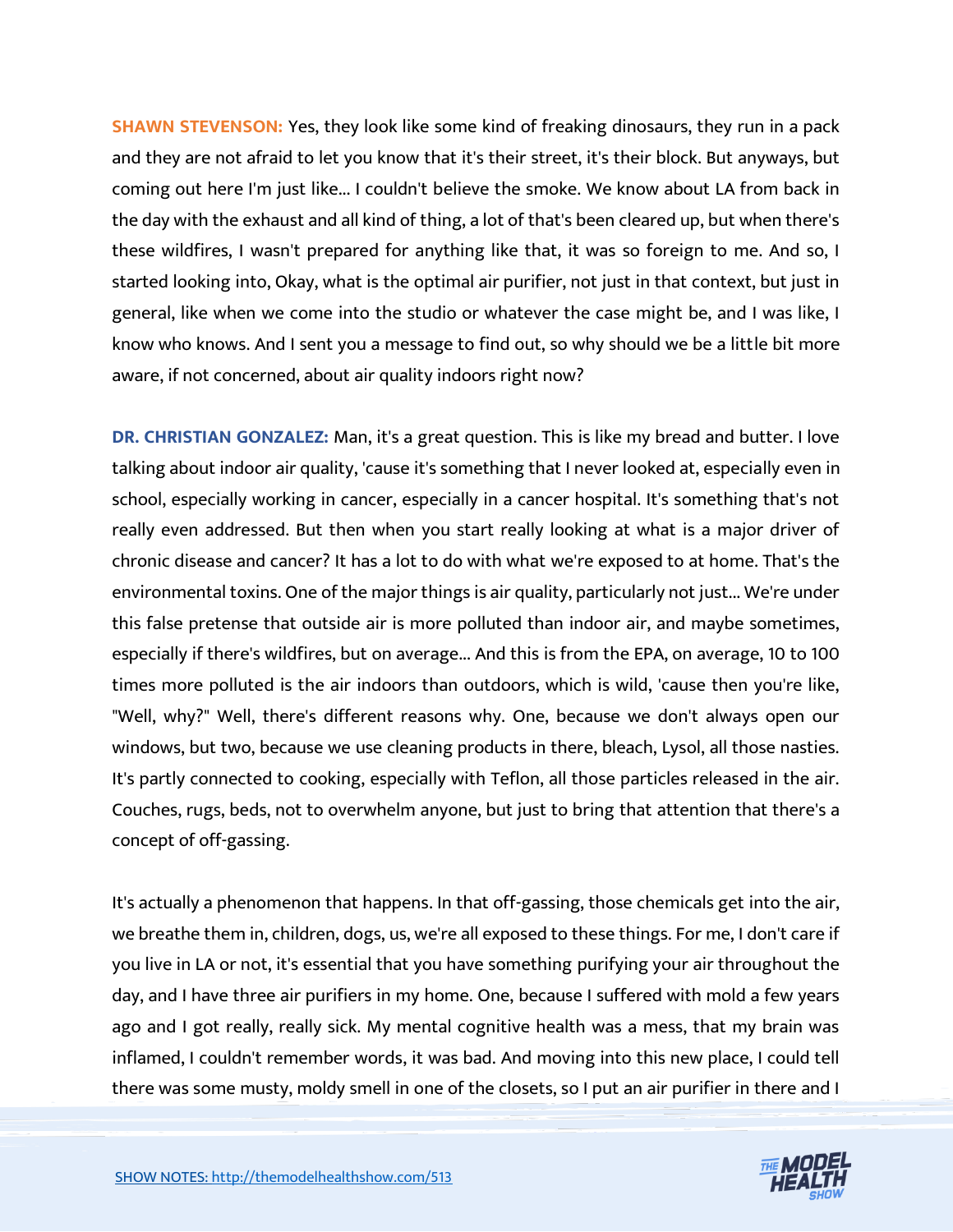put a dehumidifier, never felt the issues again symptomatically. But that's why it's important, it's not just the off-gassing chemicals, it's not just pollution from wildfires coming in particulate matter, it's also the mold aspect. The home is a living environment, we have to not think about it any other way. It's dynamic, there's mold growing, it's going away. There's off-gassing, there's pesticides being tracked in from your dog or your children, and we have resiliency, but something that's really going to help is something like an air purifier.

That's why it's important, especially in the room that you're in the most. So, I would assume that's a bedroom or if you're working from home, maybe an office, keep those air purifiers in there. They're not all created equal, there's different branches of them, but the one that I recommend to you is bang for buck, it's really one of the best top out there.

**SHAWN STEVENSON: Yeah, actually we have two here at the studio.** 

**DR. CHRISTIAN GONZALEZ:** I saw it.

**SHAWN STEVENSON:** And the one that... And is clearly, it's clearly superior is the AirDoctor, and it's a little bit more of an investment for it, but it's not just a air purifier but also ionizer faculty as well. Can you talk a little bit about that?

**DR. CHRISTIAN GONZALEZ:** Right, so it has two different components, the ionizer one is one. So, ionizer essentially just breaks down those chemicals and releases them to inert substances. But the HEPA is the big bread and butter for that, that's catching all of them, that's why you have to change the filter, the HEPA filter. But it's catching all that particulate matter, which is really, really, really important, particularly if you're not good about cleaning your home and you're accumulating dust, that's where all those toxins sit. Not only the off-gassing chemicals, but also things like mold spores, they're in the toxins. So, what I tell people is, if you have a child who suffers with allergies or asthma or anything, skin issues or you do, or someone's sick and no doctor can put their finger on it, they go, "We can't find it," you have to look at indoor air quality, you have to. There's no way around it because it's likely that there's something in the home, it is exacerbating symptoms and causing inflammation in your child, or you, or your

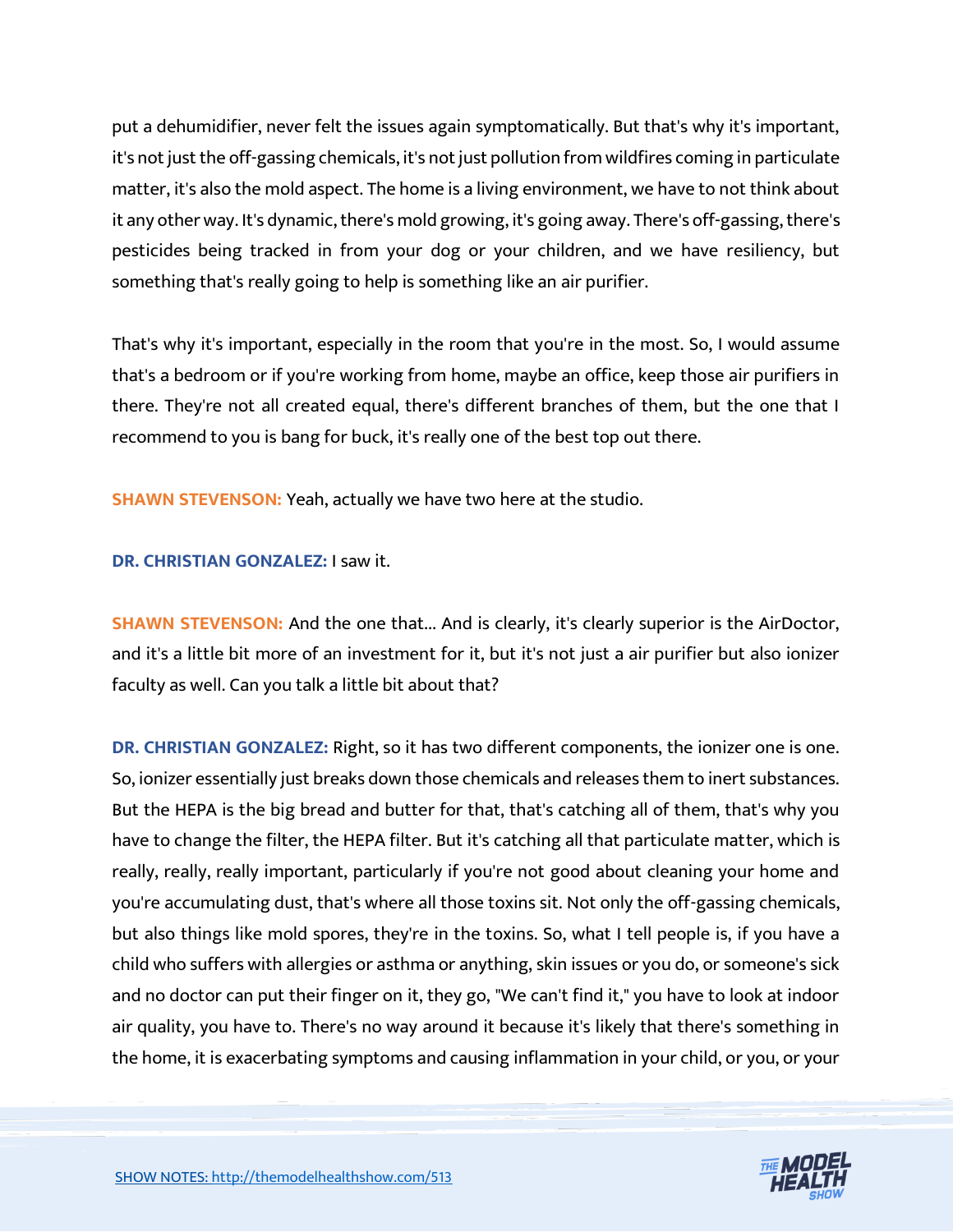dog something. So that's why I always go for HEPA. HEPA's really, really important, and the AirDoctor has that capability, and the ionizing is a nice plus on it.

**SHAWN STEVENSON:** Perfect, perfect. I wasn't planning on dropping the name, and I know you curved around it too, but I'm going to reach out to the company and see if I can get some kind of a hookup, and if I can, it will be at themodelhealthshow.com/airdoctor and we'll set something up if we can reach out and get connected with them. But outside of that, even beyond that, there are many other air purifiers, filters, but you mentioned just simply opening a window because of the dramatic difference in indoor air quality versus outdoor air quality. Open a window. Get the air circulating. Let's talk about some simple things that people can do, like simply opening a window, what about turning a fan on?

**DR. CHRISTIAN GONZALEZ:** Yeah, exactly. There's some cheap mechanisms out there where you can put them on your window and it'll have the negative pressure bringing air out from the inside, which will be really helpful, maybe you can have that running for 45 minutes to an hour in your home or something. But opening the windows is so important because the air is going to be able to circulate, it's going to be able to blow out, and a lot of us... Man, I had this friend and she was telling me her parents never open the windows, and we're talking about for years, it's just always closed and there's no air flow and there's absolutely mold in the home. For me, I don't understand even in the winter, like when I was back in Jersey and I was learning about this, it was cold, and I remember when I was in college, my mom used to get mad because I used to open the windows and talking about how messing up the heat, but like 40 minutes, I just let the air flow and then close them all up. But we can do that, that's a simple intervention.

Another one is, especially when you're cooking, open up the window or turn on your air purifier. I don't know if you've used yours when you're cooking, but the beautiful thing about the AirDoctor is, a red light will go on when it's exposed to toxins at a higher load than it wants. So almost every time you cook, it'll sense it because the combustion particles are going in the air and it's sensing, and going, "Oh, whoa, okay, I got to clean up. I got to go on elevation mode, I got to go on four out of four." And making sure that you're opening a window, putting on your air purifier, also getting away from non-stick. Non-stick is a really nasty chemical called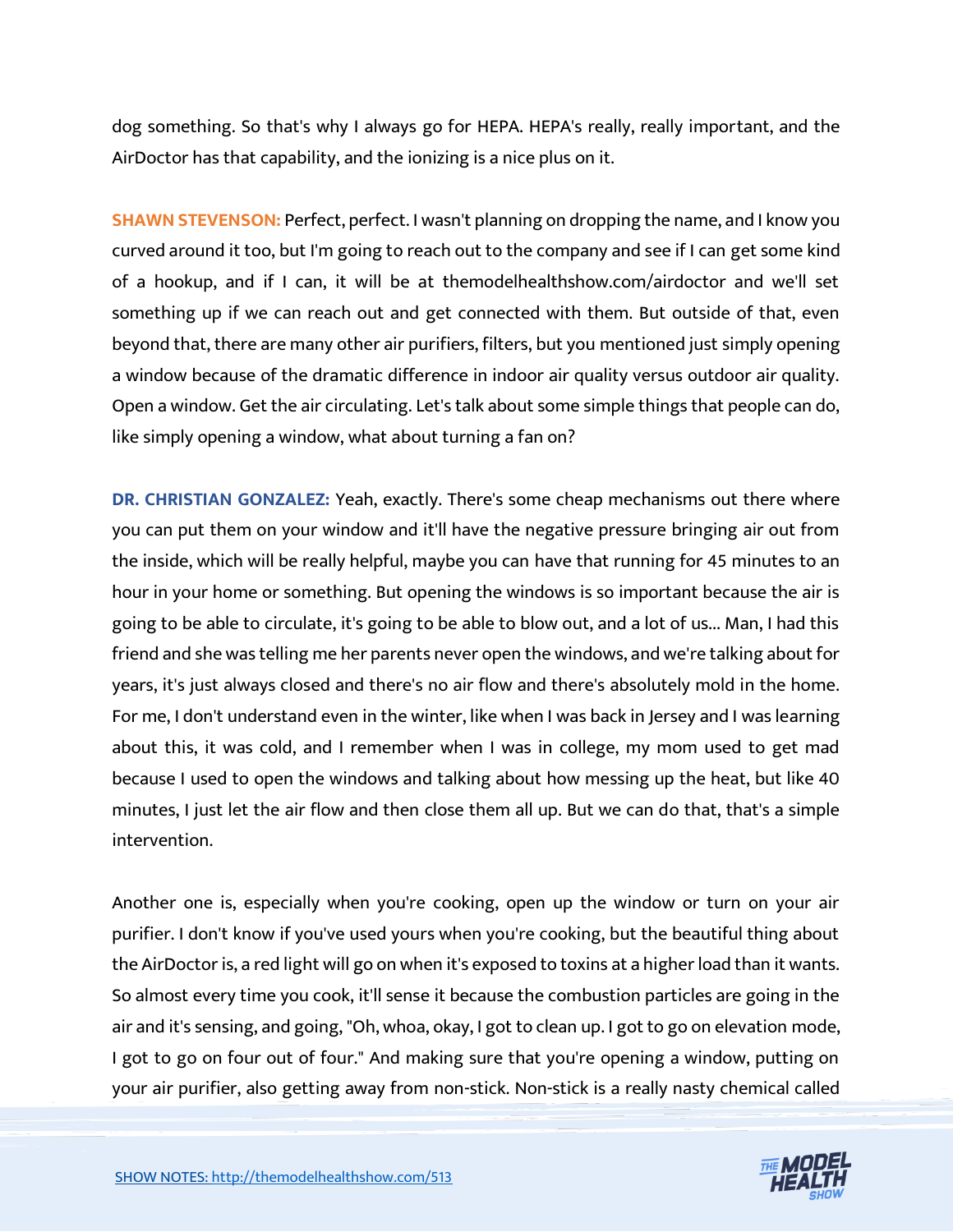PFAS, those are the forever chemicals in there. Have you ever seen the movie Dark Waters with Mark Ruffalo?

**SHAWN STEVENSON:** I don't think so.

**DR. CHRISTIAN GONZALEZ:** Well, you have to watch it this weekend. You have to watch it, I'm telling you, it is fantastic. And it talks about Teflon and how Dupont had pushed PFAS into the non-stick, but it made a whole town, and I believe West Virginia, really sick, and how they tried to cover it up, and how they tried to pay off people, and how they elevated lawyer fees and just drew out the whole court case, but those PFAS are nasty and they're non-stick pans. So, if you have Teflon, I would highly, highly recommend throwing that away. And then simple things like utilizing non-toxic cleaners. If you're using bleach, stop, because that can cause asthma in your children, not exacerbate, literally create, and cause asthma in your child. If your child has asthma, you have to throw the bleach away, and get a non-toxic cleaner. You can literally make them at home. You can use Castile soap, baking soda. There's borax, there's lemon formulas, there's essential oils, there's so many things you can use. You don't need to spend a million dollars to do this, you can just make simple interventions and the home air is going to be elevated by exponential amounts.

And taking off your shoes. You got to do that. Mom was right, Grandma was right, your aunt was right. Whoever said that was right because there are studies that show you track in pesticides into the home. If you have a dog, and my roommate does, he knows you got to clean that Doberman's paws every time because she's walking around Venice, there's a lot of those nasty chemicals, but also, just all the stuff out there. But there is a study that showed there's an increased risk of cancer by way of your dog's tracking in pesticides can increase your risk of cancer. And I didn't know this until I spoke to actually a veterinarian, and I was like, "Get out of here." And he's like, "The article made so many people mad," but really, that just shows you one intervention, take two minutes to wash your dog's feet, little Castile soap, little hand wipes or just kitchen towels, it'll go such a long way. But you absolutely can track in all these long chemicals into the home. Also, children, make sure they take off their shoes and... Literally like, taking off your shoes, how much does that cost? Just bringing awareness to that is really powerful.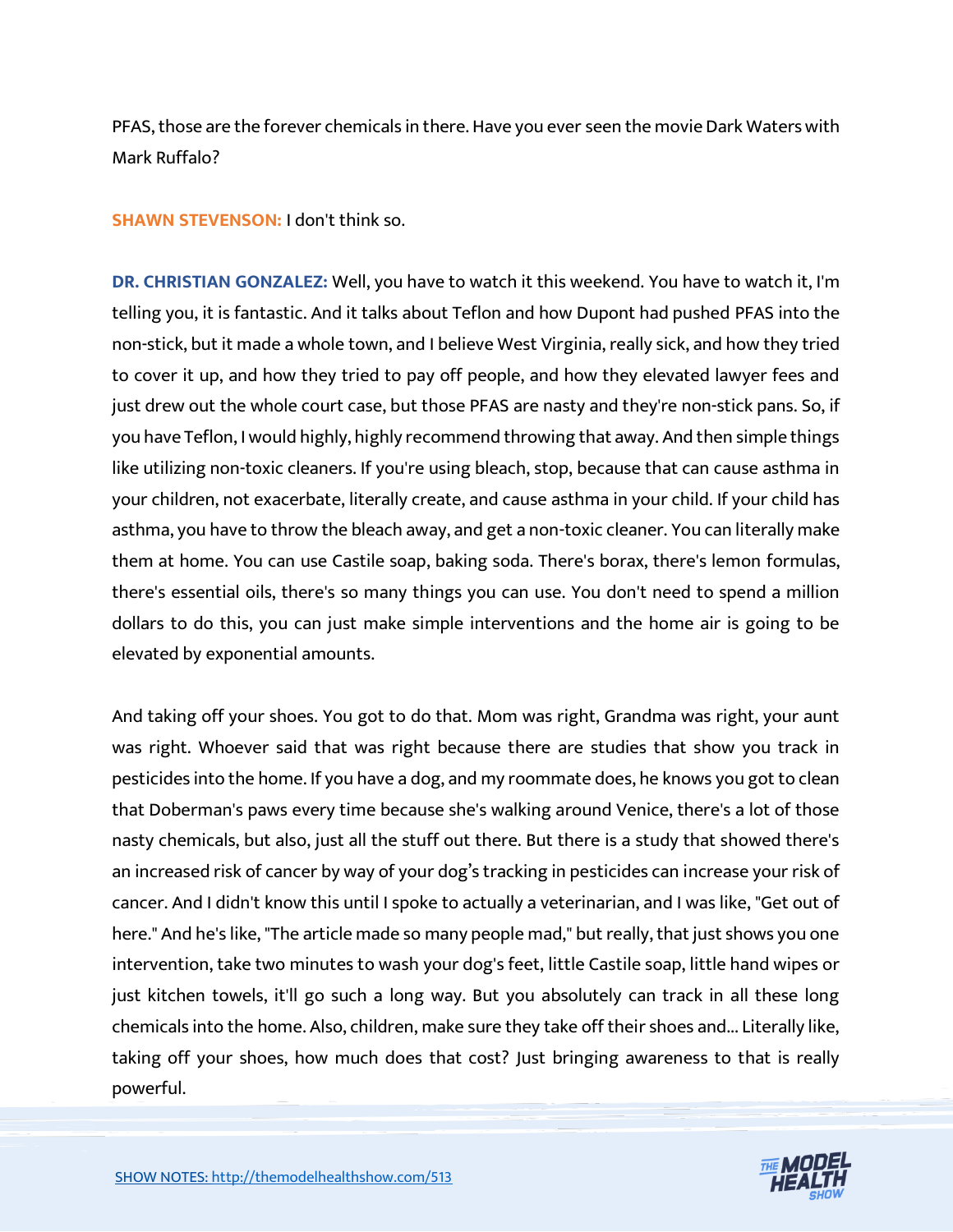**SHAWN STEVENSON:** I could see where people be pissed off by the dog information, but this is a whole new meaning to get your paws off me.

**DR. CHRISTIAN GONZALEZ:** Get your paws off me.

**SHAWN STEVENSON:** But at the same time, you got to keep it in context, like where is your dog traveling. The same thing, it's just the dogs built-in little shoezies, so the same thing with our shoes, if we can do... Just pay attention to things like this, but I want to bring this also back to something that we both say, which is, we want too just... And I love this about you too, like just start with something, do a few of these things, you don't have to do everything, but when we start stacking the odds against ourselves and we just create this such a toxic environment, can we lean back into the Teflon, for example, what should people look to keep an eye on for something that would be better for them to cook with?

**DR. CHRISTIAN GONZALEZ:** Yeah, man. It's a great thing because people are always cooking at home, someone's cooking at home, unless you're just eating out all the time, which I don't know many people do. There's an importance in bringing high quality. So, I did a review on my show of cookware, I need to update it, I've done it... Did it two years ago, but stainless steel, rule of thumb is pretty good. You just want to get a really good quality one, not a cheap, cheap one. You want to get high-quality stainless steel. There is a risk of leaching nickel, but still much better than Tef... I'm talking about much, much better than Teflon. Cast iron, which can be really good, but if you have any iron issues, iron accumulation issues then it won't be good for you. And then ceramic. Now, I have ceramic. The issue about ceramic is, it's hard to cook with it because the food sticks on it and it's hard to clean with it, but I also know they test for heavy metals and its really low toxins, it's a good one. But those are the rule of thumb, like cast iron, ceramic, and stainless steel would be a really good shift to start moving, if you're listening to this and you know you have Teflon and non-stick, and you can make really nice eggs 'cause they're not sticking, but also understand that your eggs are absorbing those PFAS and it's affecting your health.

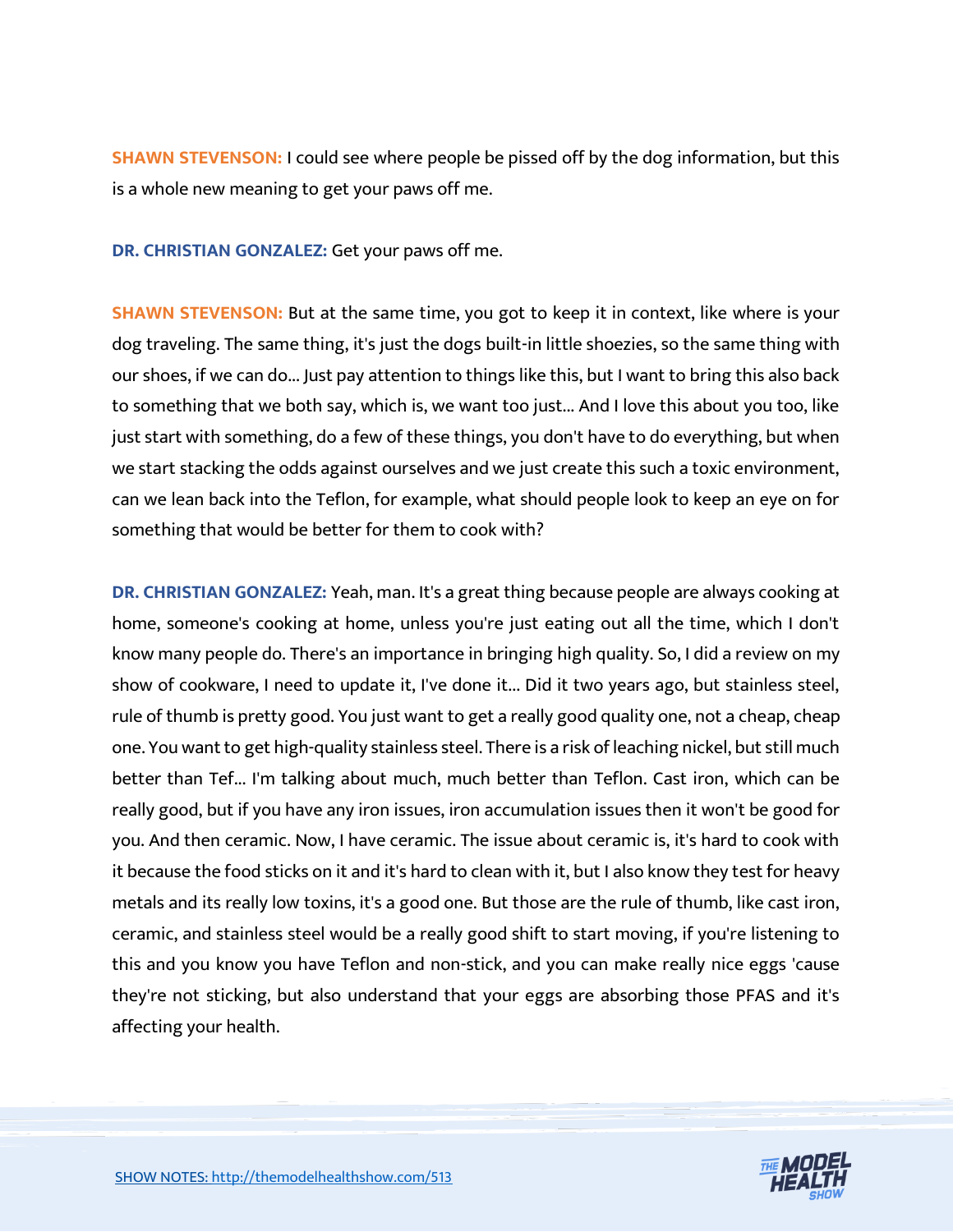**SHAWN STEVENSON:** Man. Again, everybody, just take one step at a time. I know it could be a lot, but you have the right to know these things, and we tend to accept things as normal just because we grow up around it, but many things would... Like a cast iron, skillet for example, it's been used a long, long, long time. Like, humans figured that thing out but over decades, we're just getting more about convenience, more about we want everything to be a certain way, and what are we sacrificing with our health to get those things. So, I want to ask you about one other of these seemingly inert things, we just accept as normal, which especially today is one of the hottest things on the streets, which is hand sanitizer.

**DR. CHRISTIAN GONZALEZ:** Hand sanitizer, okay.

**SHAWN STEVENSON:** Can you talk about that because I brought it up at the beginning of this pandemic that's on everybody's mind today has really taken over our world, and I was concerned about the overuse because it's designed in such a way, especially with these alcohol bases to basically, your hands have a microbiome, it's not just the microbiome of your gut, your lungs have a microbiome, you have a microbiome of your skin as mentioned. What is that going to do to the natural balance that protects you? And so, I put a red flag up when I saw the hand sanitizer is like \$100 on Amazon because everybody was buying it up. What's going on there with hand sanitizer, maybe something else we might not think about and need to consider?

**DR. CHRISTIAN GONZALEZ:** Yeah, but that's a massive point though, the microbiome disruption. It's the alcohol and the chemicals in hand sanitizer, they're really affecting that biome. And I remember when I worked in the hospital, everyone would just put their hand under the automatic hand sanitizer and then just... And it was so easy for that to happen, but for me, I was like, I know I'm going to do rounds in this clinic, I'm going to wash my hands instead of just continuously just putting my hand. It's literally every room we would go to, there would be hand sanitizer and it was like... I'm like, what is going on? But I knew that it was going to affect my biome in my hand, but also.

Last year, there was the concern for benzene, a chemical that is found... A carcinogenic chemical that is found in hand sanitizers, not all hand sanitizers, and a lot of the popular ones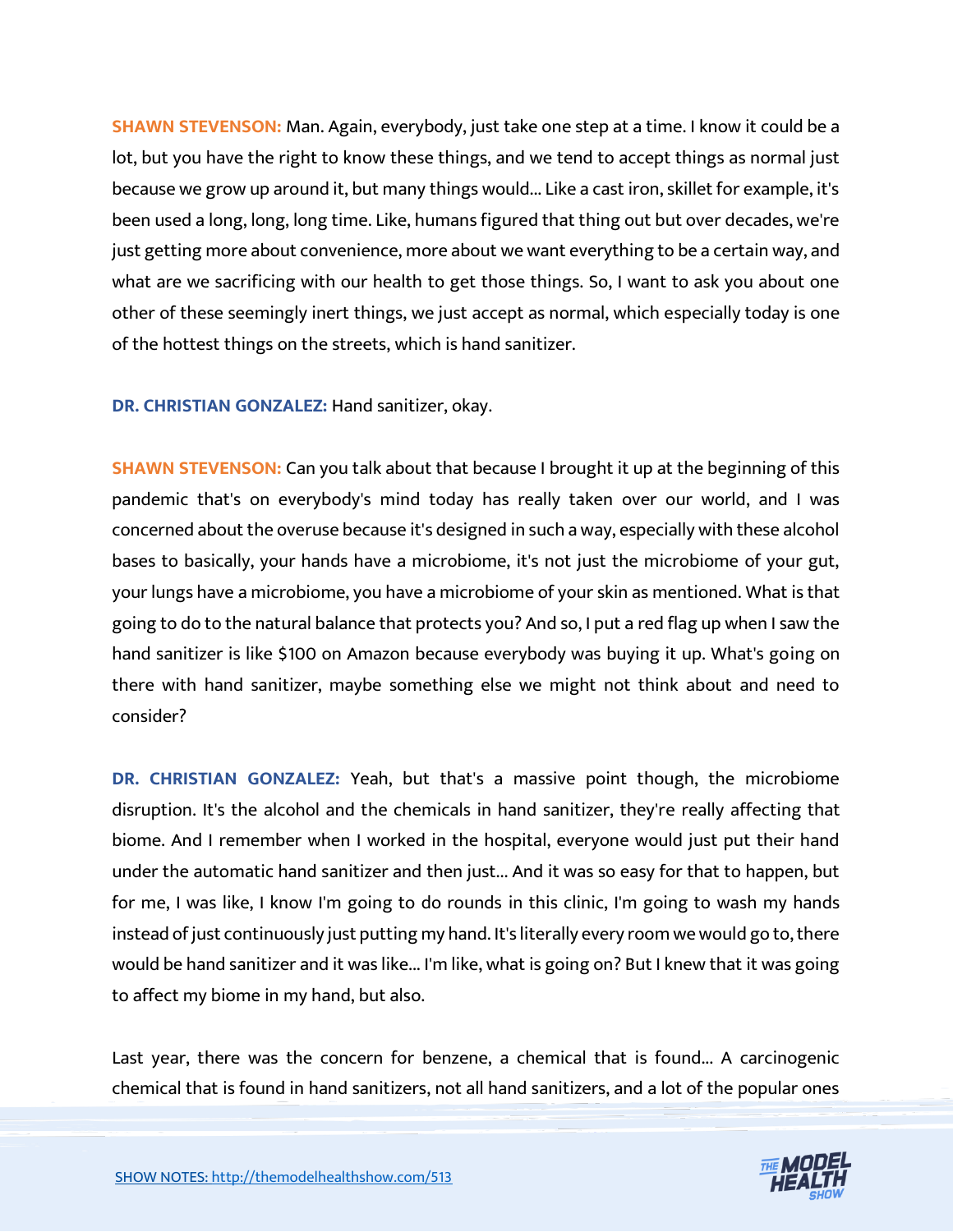don't have it, but there was a massive list of companies that had hand sanitizers that are adulterated with benzene. So, I talked about the list a little bit. I named some of them, but really, if... You should look. If people are using hand sanitizers regularly, look online and type in "hand sanitizer benzene", and you'll see it'll be a nice PDF list that came out last year and just cross-reference if your hand sanitizer is on that list, and if it is, move away from it and just get a better quality one. But really there's nothing like just washing your hands with soap. I would highly recommend that. Hand sanitizer is convenient, but if you have the opportunity, just go to the bathroom, wash your hands with soap. It's going to be better for your hand by biome. It's going to be better at not exposing you with potentially carcinogenic chemicals, and it works better. Three things, three reasons why.

**SHAWN STEVENSON:** Yeah. So that's crazy, a carcinogenic compound like that. And in that alcohol format, which is... Alcohol helps to drive things into your skin even better. It's nuts.

**DR. CHRISTIAN GONZALEZ:** That was the concern. So, if benzene is in there, mixed with alcohol, that's a problem, and that's why... That I was trying to bring light into that is because everyone at the time, everyone was using it, man. You look around, people who just had it, not only in their backpacks anymore, in their pockets, right in the briefcases, right in their car consoles. I was just like, "Damn, hand sanitizer blew up. I should've put stock in hand sanitizer something what happened?"

**SHAWN STEVENSON:** So, nuts, man. So, nuts. And it happened so quickly. Well, this gets to something that I really, really want to talk to you about because you're somebody who's operating from this place, which even with the hand sanitizer paradigm that we're existing in right now, it's still driven by a mindset, it's still driven by a thought process, a perspective about a reality that might not be conducive to our health. And for you in your work and it's kind of the undercurrent for everything that you do is really helping folks to realize how powerful our minds are and how much that matters in our health and in our healing. So, can you talk a little bit about why that's a place of emphasis for you and why we need to focus more on this right now?

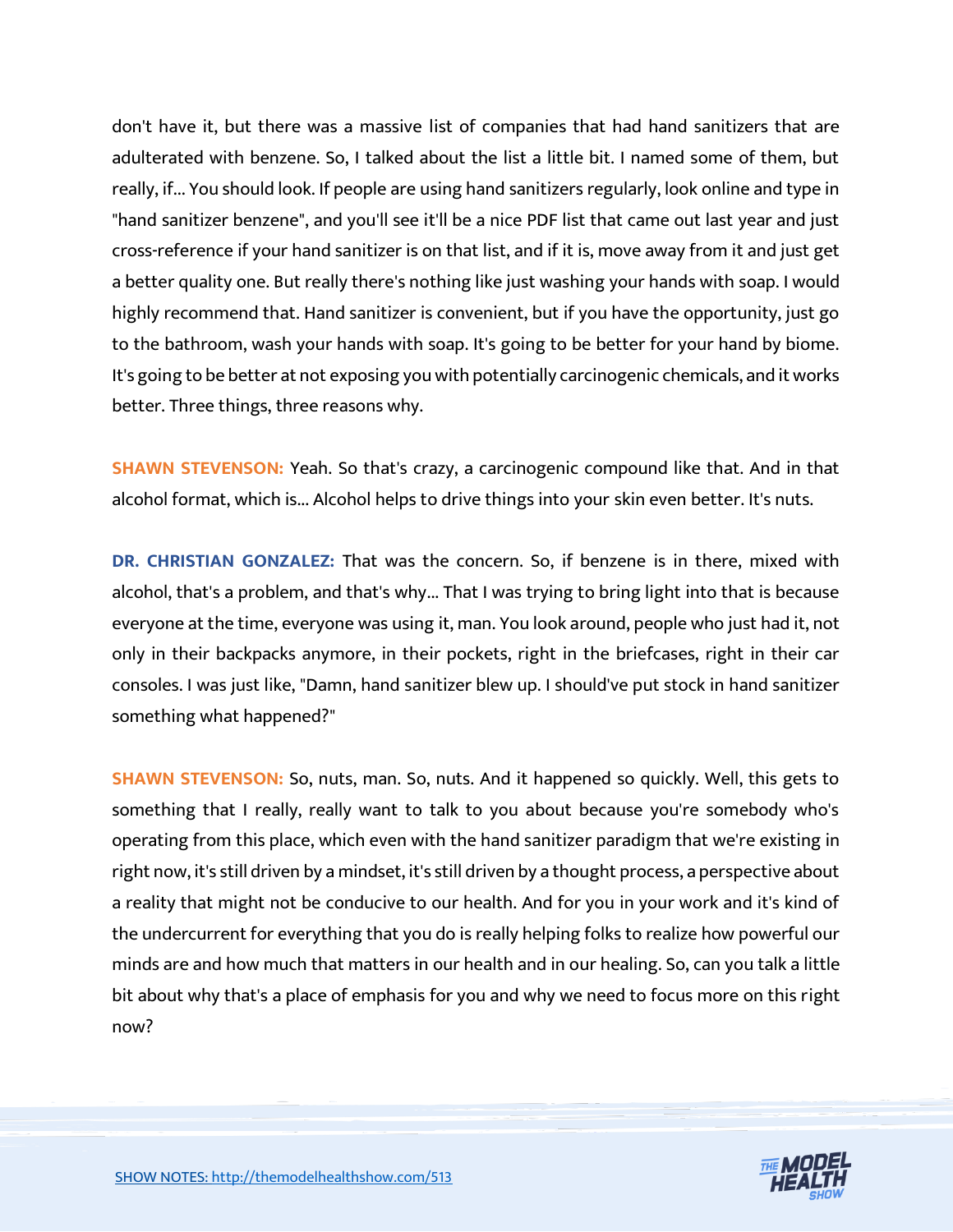**DR. CHRISTIAN GONZALEZ:** Yeah, I guess where it began was when I was doing cancer... When I was just in the world of cancer, and I was looking at all of the elements that have to do with cancer, and two major, major elements that weren't talking about in my residency, weren't talked about in school, weren't talked about in the research enough, where the environmental toxins, which we just spoke about. And we spoke about even on the first time we were together. We were like... We were just hammering it down, but the mind-body is the other part of it, and it is a massive, massive driver of disease, not just cancer. And throughout time, the emphasis just grew and grew and grew, and then I understood essentially that the mind-body connection is the whole part of the glacier. It is underwater and the ones we don't see, we just see the physical manifestations, whether it's an acute disease, something that is like chronic, but not really, really making you sick, sick, let's say like a skin condition or really chronic disease where you really sick. It's a major, major root, if not the root, and it is how your mind-body is connected and how you present in your highest authenticity. And that's it, man.

It's like what I found is that almost everyone walking around is holding in this fear that is a fear of judgment, a fear of not being their highest self, and a fear of just knowing what makes them express and expand the most but scared to show that. And I... And whatever it is. Maybe it's you just dancing all the time, or maybe it's just you wearing crazy clothes, but it's really in alignment with your expression of who you want to be. We lost that sense of really trying to express that self and what I found as I started going deeper into the psychology of it is that it happens most of the time when we're young. It happens... We create this adaptation mechanism where at some point... Look, you have a young kid, but even go back to when he was a child, child and how expressive children are. One, two, three, four, five, six, seven years old. They're laughing when they're happy. They're crying when they're sad. They're yelling when they're angry, right? And they're just so curious about the world and they see a plant for what it is. They have no preconceived notions. They have no other experiences. They have plant. Oh, let me move. Wow, rug. Oh, let me move. Wow, ant." And they move through the world in this beautiful, conscious, curious, expansive observation.

We lost that at some point because we adapted differently. At some point, we were told that maybe crying wasn't safe, maybe yelling is not we don't do that in this tribe, in this family, or maybe a teacher said, "You're going to get expelled if you keep doing this," but you're like, "No,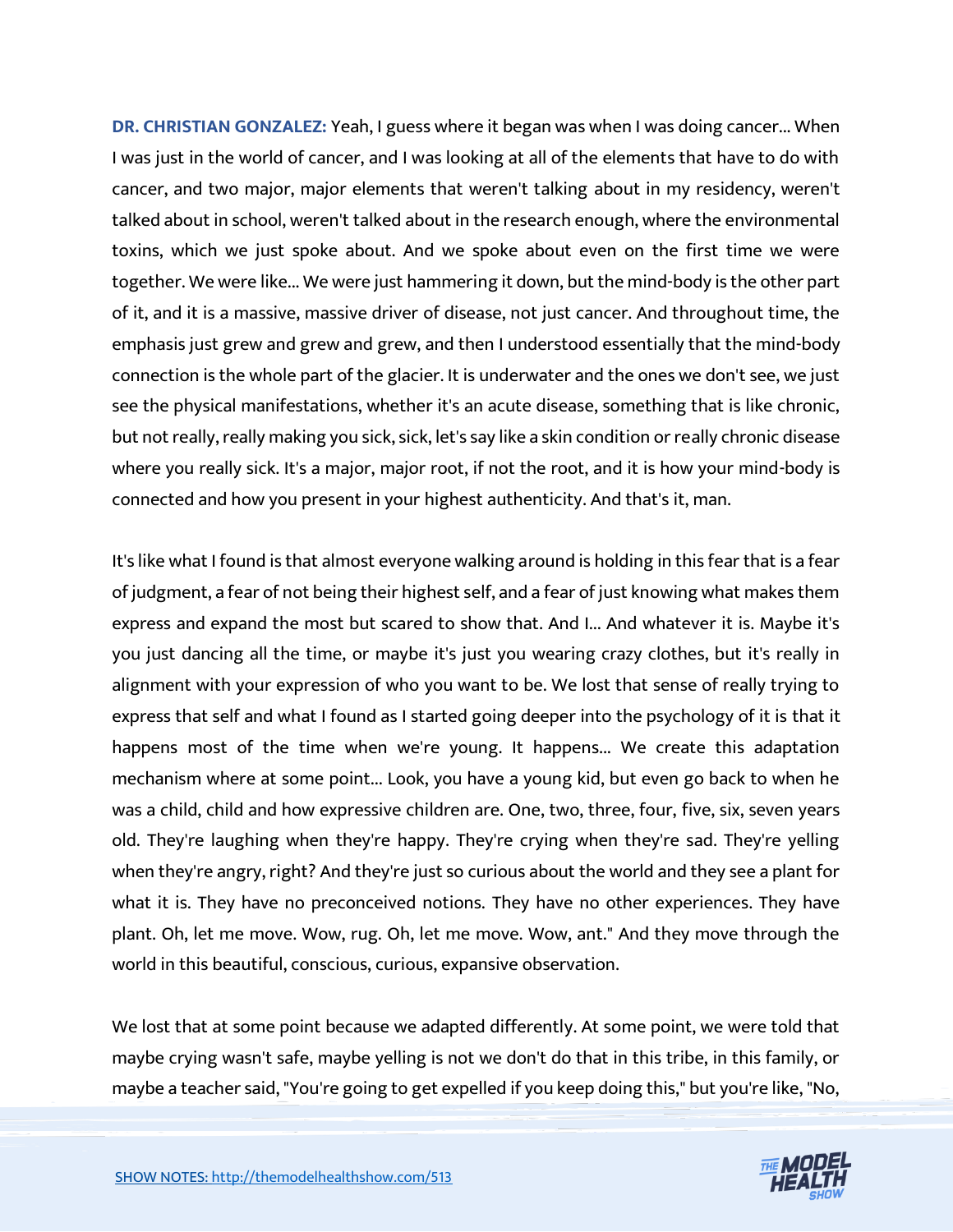wait, but my body is telling me to do this. This is my authenticity." And children are brilliant, man, because they know how to adapt, and they adapt, and they go, "Well, I need to be part of the tribe. That's evolutionary. That's an impulse that I know, and also I need to eat." And children say, "I'm not going to eat if I don't adapt, so I better adapt, so I'm not going to cry. I'm not going to yell. I'm not going to wear these really weird clothes that I love wearing." And then we just change, and then we make this adaptation, and then it becomes part of our personality, and then 25 years later, we think we're this adaptation, but we never were that damn adaptation. It was true at that time, but it's a story that's been holding us and holding us and holding us and not allowing our true expression.

For me, health. Real, real, real health. Deep, deep health. Glacial health, underwater is allowing yourself to move through life in that highest expression of yourself, the truest authenticity, saying and speaking your heart, speaking in love, wearing what you want to wear, saying what you want to say, go work how you want to work, but that's the power in health because to me, whether or not you're suffering with a chronic disease, you are letting... You are letting go of all the shackles that have been holding you down and many times, many times that is the final domino for your health to start regaining. And if someone is out there suffering with chronic diseases, you check the home air even, everyone's done, you've done all the tests, you've gone to every functional naturopathic conventional doctor, it might be something much deeper. It might be that you're not expressing yourself. An expression of self and authenticity is the root for me and my... Everything that I've done, the root for your highest level of health.

**SHAWN STEVENSON:** Man. Thank you for that man. I just picked up something really profound there, which is, we have this tendency to be so expressive when we get here on this planet, and it's just... It's our natural instinct to be so, but then we are conditioned to bottle things right now, and what does that do to our health and so much of it is unconscious, but our unconscious is what really runs our life. We're only conscious of a small bit of what's really happening behind the scenes, maybe like 1% or upwards of maybe 10% and so that's where the work really is. If we're talking about getting from here to being the best version of ourselves, is being expressive, is allowing ourselves to say and to do and to express ourselves authentically, but then we get to the place of like, "How do we get from here to there though?"

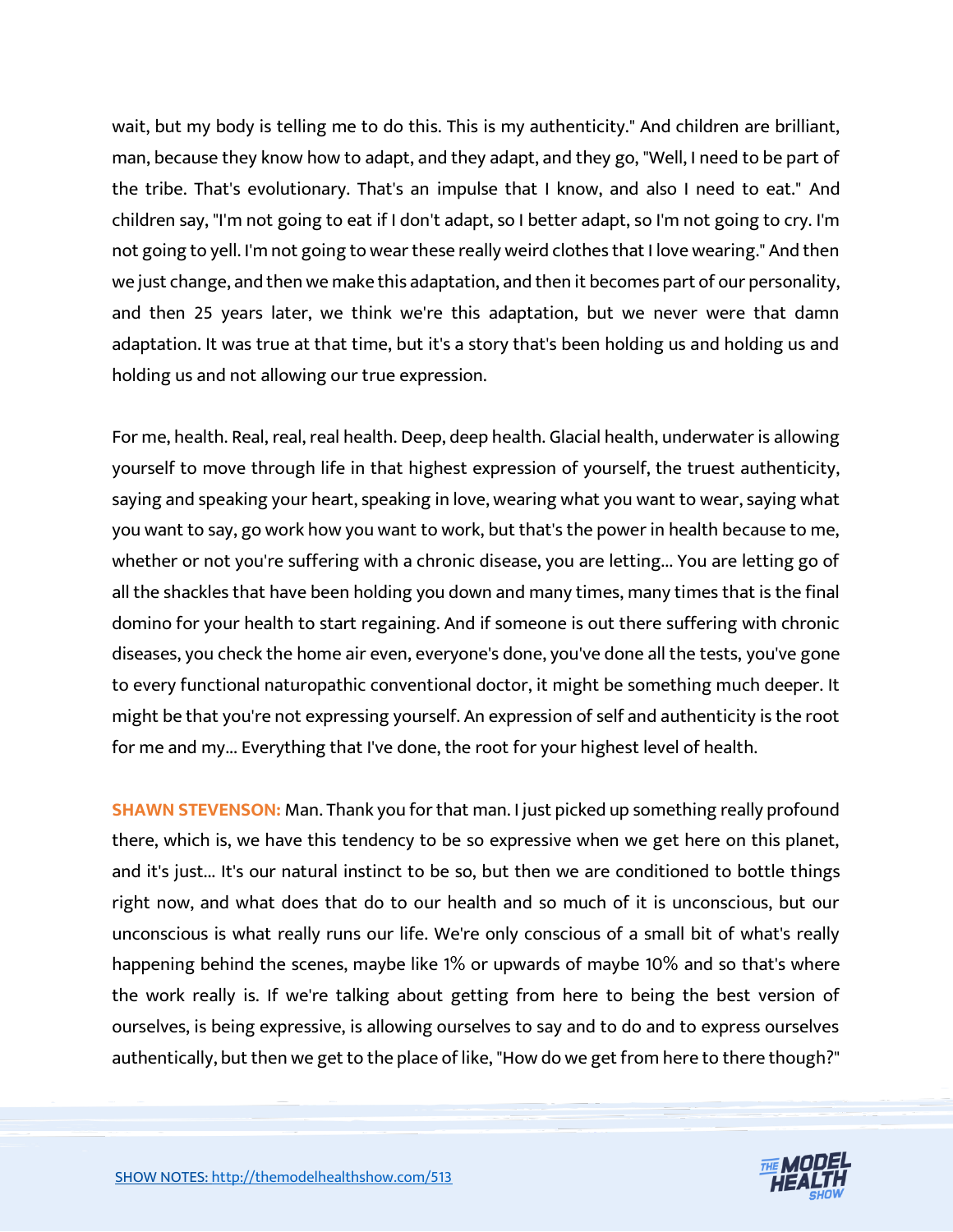What are a couple of things that people can consider to really help us to tap into that authenticity and to open ourselves up to be more of ourselves?

**DR. CHRISTIAN GONZALEZ:** Very simply ask if the way you're showing up in the world, in situations at work, in love, in family, in fashion, in what you say, if it's rooted in love or fear. If it's a very simple way, and you'll notice that majority of our life is rooted in fear, majority of the way you show up is rooted in fear because you're scared of X reason that you've experienced as a kid or that someone told you is not the way we do things. But if you understand that you can express yourself in love authentically, that's the liberating part.

So, watch, I can go, "Man, I just... My soul is so creative and so expansive, and it just really wants to express itself through freestyle rapping, and I'm like, God, but I'm not a good freestyle rapper, it's so embarrassing, I never want to do it in front of... "Who cares? It's you, honoring your deepest self, the soul can go, "Wow, I just really want to express myself and wear really bedazzled clothing, but like men don't wear that, I can't wear that." But that is you honoring your soul but see how you start feeling when you do little chips away at honoring yourself, honoring yourself then you'll find it's not just fashion, it's not just speaking up, it's not just rapping, it's speaking up and talking to loved ones and... You might have been conditioned to say it's not safe to tell my dad I love him because my dad wouldn't take it well, but you're honoring your soul to speak love. So, if you're able to speak love to a dad who you know ain't going to take it well and still won't take it well, he'd be like, "What are you talking about son, we don't talk like that."

You're still honoring your soul, you have to ask yourself, are you honoring because everyone listening knows deep down inside, very deep what their soul wants to do. How it wants to express itself, and ironically, it's all in love, the soul is going to express itself uniquely in its own right, for every single person, but the root of it is always going to be in love. Which is the most beautiful thing, because imagine, imagine what the world would be in two days, if everyone snap their fingers and goes, "Wait a minute, am I authentically being me, am I rooted in love or fear and am I honoring my soul? No, no, no. Okay, let me make those changes, let's see how the world is, let's see how my relationships are, let's see how better I feel in my damn body." The world would change in two days, there'd be no more war, there'd be no more starvation,

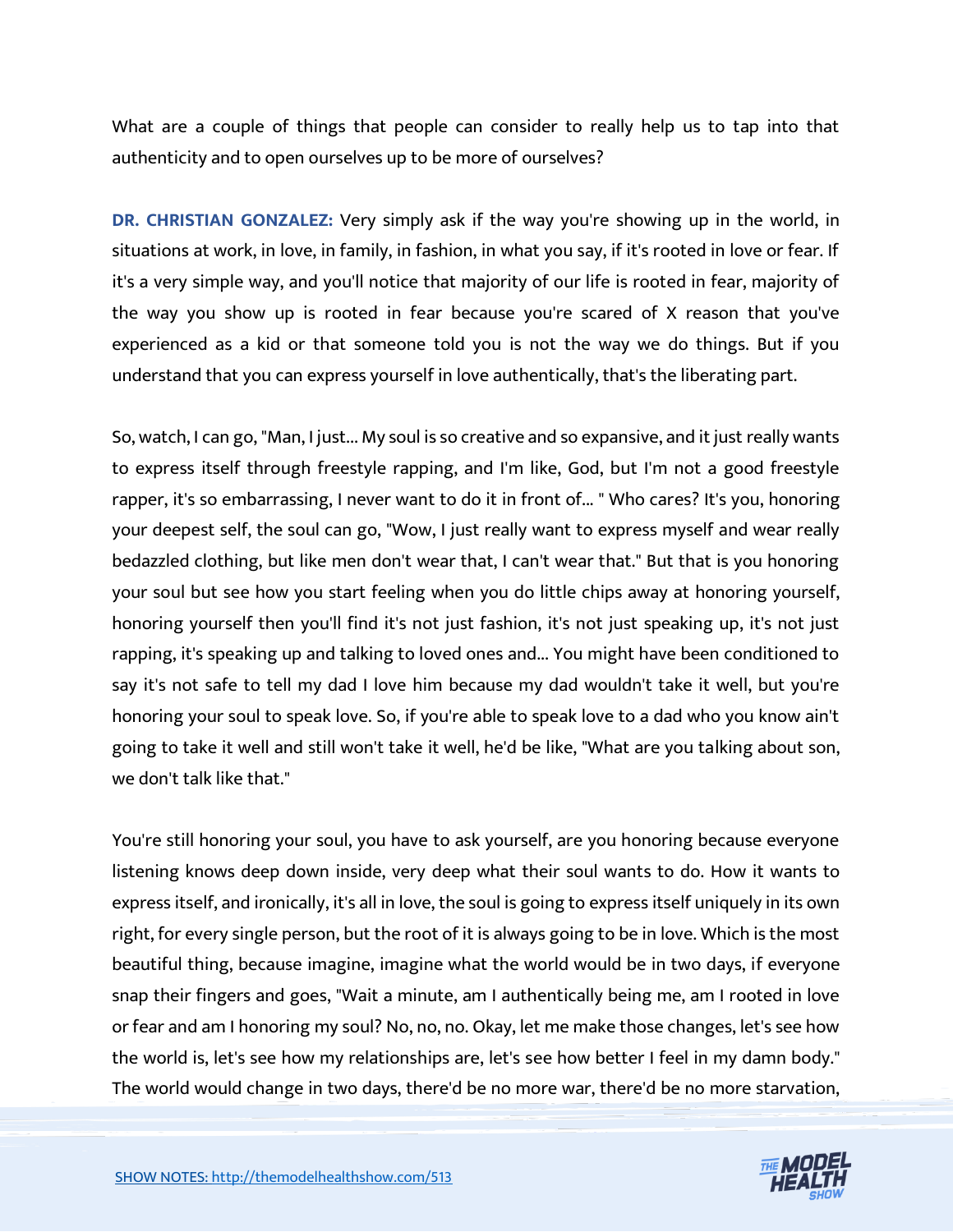there'd be no illusion of separatism, because we'd honor... I'd honor Shawn, you've got the sporty vibe, I love it, but you know, you speak your mind, but you speak it in love and wow, I'm inspired by you. Wow, I feel really good around you, it's your frequency.

Wow, you're reminding me that I have that in me, let me express myself accordingly too, and change the world. And everyone has that capability, but everyone is taught to live in that fear through parents, through authoritative figures, through social conditioning, through media, we've been... We have the odds stacked against us. We also have the conscious awareness now that we can always make that change, and that I'm telling you, man, when you're in that vibration of health, it's really hard to be sick. It's really hard to have your stomach issues that didn't go away for a long time, it's really hard to have skin issues that don't go away for a long time, or whatever it may be, because you're authentically just ah. Your body's like "Thank you", your body's releasing all that crap that you've been holding in for so long, figuratively, and then that's the power of just making that change to me again that's true health.

**SHAWN STEVENSON:** Yeah. And speaking of honoring, you've honored us by hanging out with us today, it's always a pleasure, man. Can you let folks know where they could check out your amazing podcasts and also where they can check you out on social media as well?

**DR. CHRISTIAN GONZALEZ:** Man, I'm just, just trying to keep up with you, Shawn. To Heal Thyself podcast, and that's on all platforms, the Instagram is doctor.gonzalez and I have the bio and everything's there, the website. Even now we have The Swell Score, which we do supplements and home stuff, we do like even expanding to candles, air filters, but it's a onestop shop for the healthiest, hand-picked, curated, straight from doctors, nutritionist and scientists putting it all together so it's very, very intentional what we have on there, but it's the best of the best, in my opinion. So that's what we're doing right now.

**SHAWN STEVENSON:** Where's that at again?

**DR. CHRISTIAN GONZALEZ:** That's at Swell Score, but it's in my LinkedIn bio, on Instagram, you can just go on it and you'll click it and the whole website is there. It's called The Swell Score.

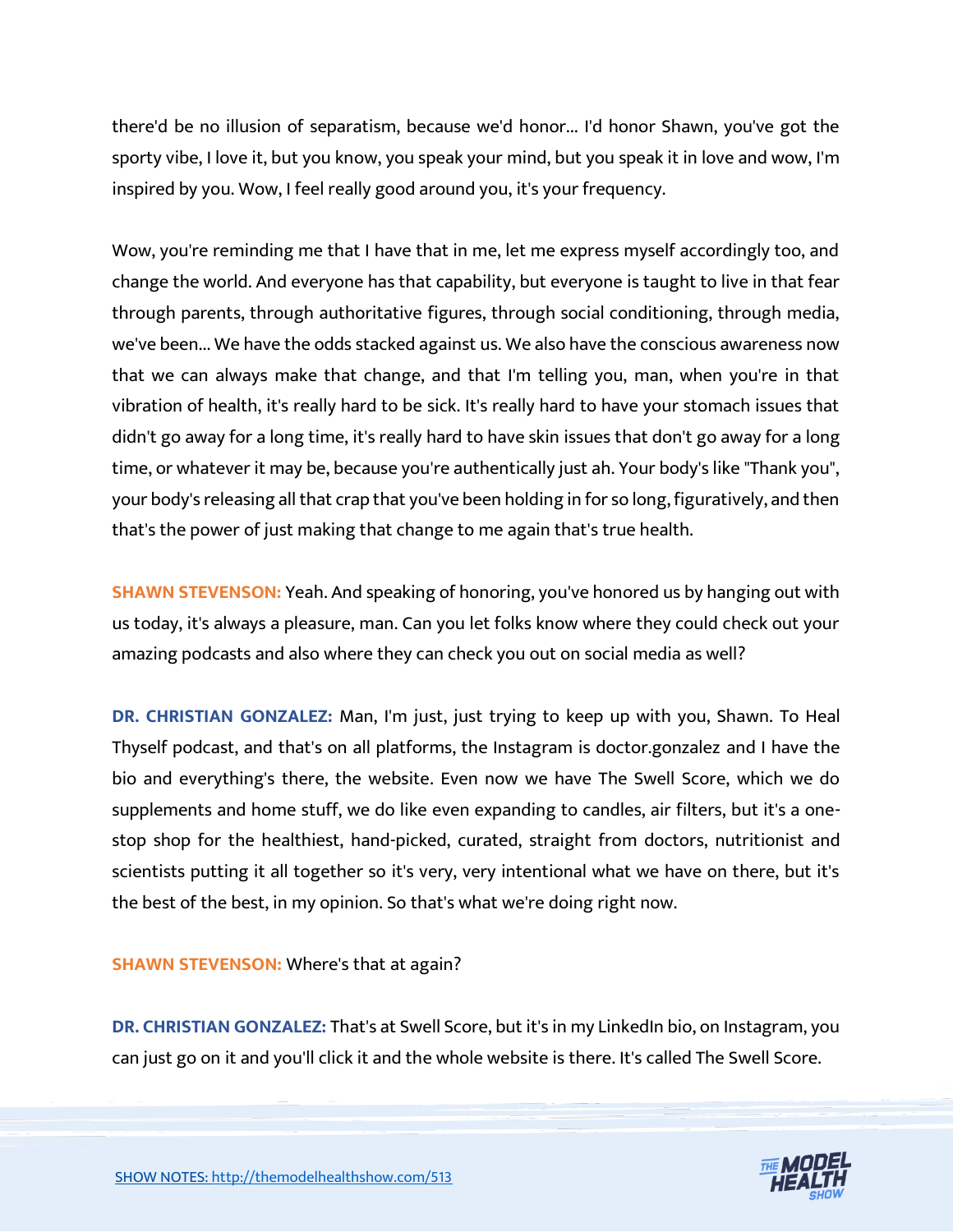**SHAWN STEVENSON:** Perfect, tag Dr. G on this episode and let him know what you thought of this episode and tag me as well, I'm @shawnmodel and truly, man, it's always a joy hanging out with you, I appreciate you so much for hanging out with us.

**DR. CHRISTIAN GONZALEZ:** Man, thank you for having me, I appreciate you, my brother.

**SHAWN STEVENSON:** Awesome. Dr. Christian Gonzales everybody. Thank you so much for tuning into the show today, I hope got a lot of value out of this, the biggest message because it underpins everything else in our reality, is really understanding the power of our minds and our perspective and honoring ourselves. That's truly where everything in our lives are going to be stemming from, all the actions that we take, the thoughts that we think are rooted in our beliefs about ourselves and our capacity. And being authentic to ourselves, it takes the stress off, it could be stressful leaning into that, but it actually takes the stress off of us when we are suppressing and holding in the things that we believe about ourselves and our voice, and a feeling of empowerment.

And more so than ever, this is the time, I believe that this time in human history is offering us an opportunity to truly step into our power, to step into our voice, to be courageous, not that it's about being unafraid, but to be courageous in speaking up and standing up for ourselves, for our families and for our communities, but it starts with us. So again, heed this call to action, to share your voice, this is not the time for you to sit back on the sidelines and to watch everything unfold and to land us in a place that you're even more unhappy about. This is a time to step up, to speak up, to honor yourself, honor your heart, your soul, listen to your intuition and let that guide you. Do not allow others to oppress you and to put pressure on you to ignore your heart, to ignore your intuition. When you know that what you are speaking up for and standing up for is right, it's with integrity, it's with love, and it's with the intention of making us a more healthy society, a more connected society, a more sovereign society that takes responsibility for our own health and our own bodies.

And what could be more important than that? So, honoring these basic principles, your birth right of freedom, this is a time to speak up and stand up so please honor yourself, honor your heart, be authentically you, and of course, knowing that that is going to spark that same thrust,